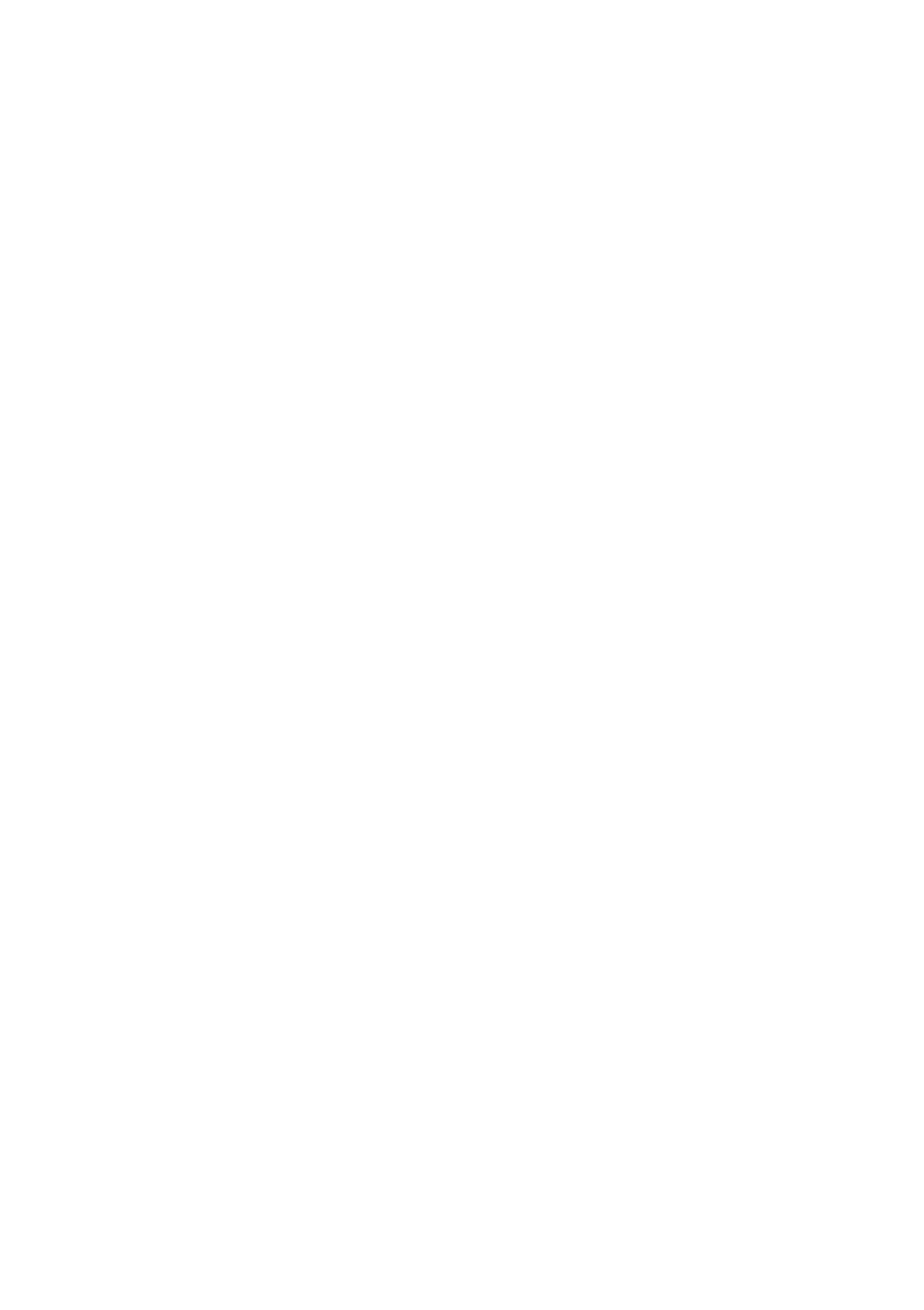Written by Rob England

letterbox@twohills.co.nz

www.twohills.co.nz

PO Box 57-150, Mana Porirua 5247 New Zealand

© Copyright Two Hills Ltd 2009-2020

All rights reserved. No part of this publication may be reproduced in any form without the prior written permission of Two Hills Ltd.

The moral right of the author has been asserted.

Published by Two Hills Ltd First published 2009 This edition published 2020

"Make the most" is a trademark of Two Hills Ltd.

Although this book has been carefully prepared, neither the author nor the publisher accepts any liability for damages caused by any error or omission of this book, nor by the use of the advice in this book. This book is for education only – the results of its application are entirely the responsibility of the reader.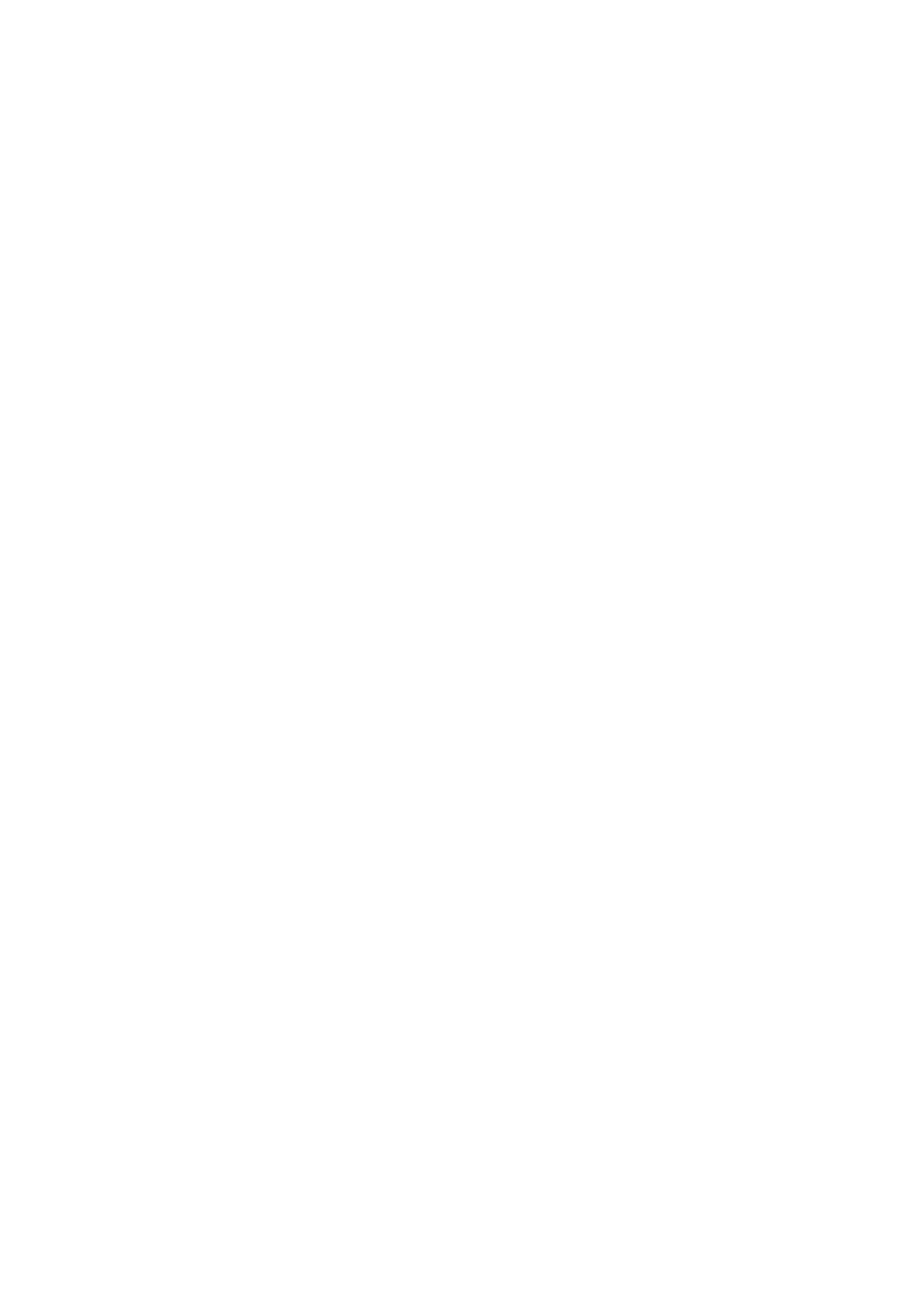# **Contents**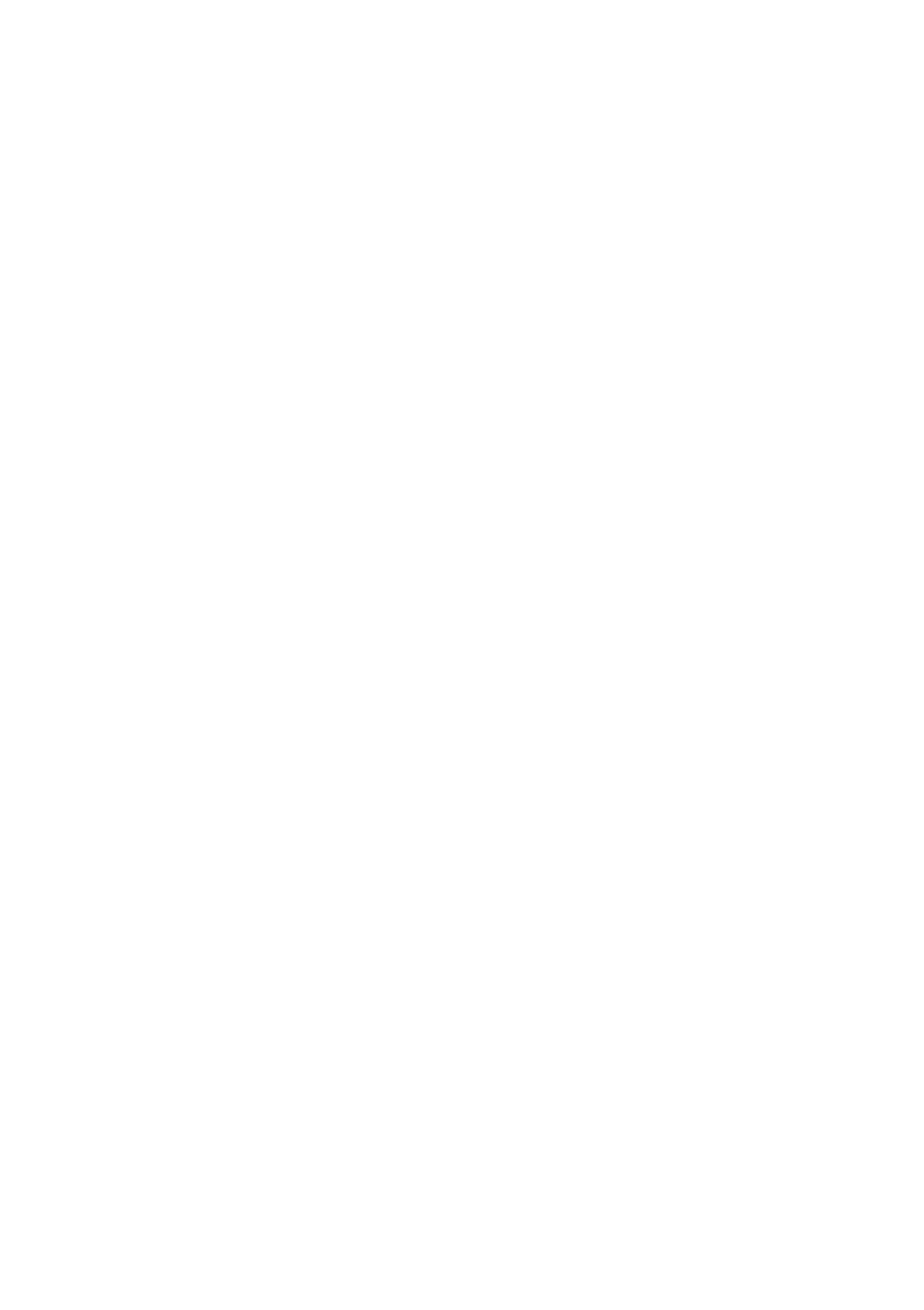# <span id="page-6-0"></span>**Introduction**

Make The MOST<sup>TM</sup> is a sales tool for opportunity selling.

**If each one of your sales is a campaign**, that is if it takes time and effort to make it happen, then this method is for you. If the sales come to you (e.g. in a shop) or each sale happens in one event (e.g telephone selling) then MTM is not for you (except to help you with bigger deals you may do). If your sales are at the other extreme, if you have a small number of accounts with whom you maintain a relationship and make a series of deals, then MTM is useful as one part of your preferred account management system - MTM will help you to run those deals but it won't do the whole account management for you. If it seems a bit heavy for what you do, see MtM Lite at the end of this guide.

**If you are selling**, MTM looks at each opportunity in your portfolio and assesses it hard, realistically, pragmatically. It compares each deal to others. By looking at a dashboard across all your opportunities you can make the hard calls about where to put your efforts, and where to qualify out. By focusing on the most winnable deals you will lift your success rate and reduce your cost of sale - when you do need resource you'll have no trouble getting it. So you can Make the MOST.

**If you are a sales manager**, you'll have worked out by now that such a tool is equally useful to you as to an individual salesman. You can assess each of your team's book of business. And you can assess your own portfolio across the whole team. Make The MOST of your sales team.

**At the heart of MTM is a simple dashboard tool**. It uses MS-Excel xlsx format. No other software to buy and install.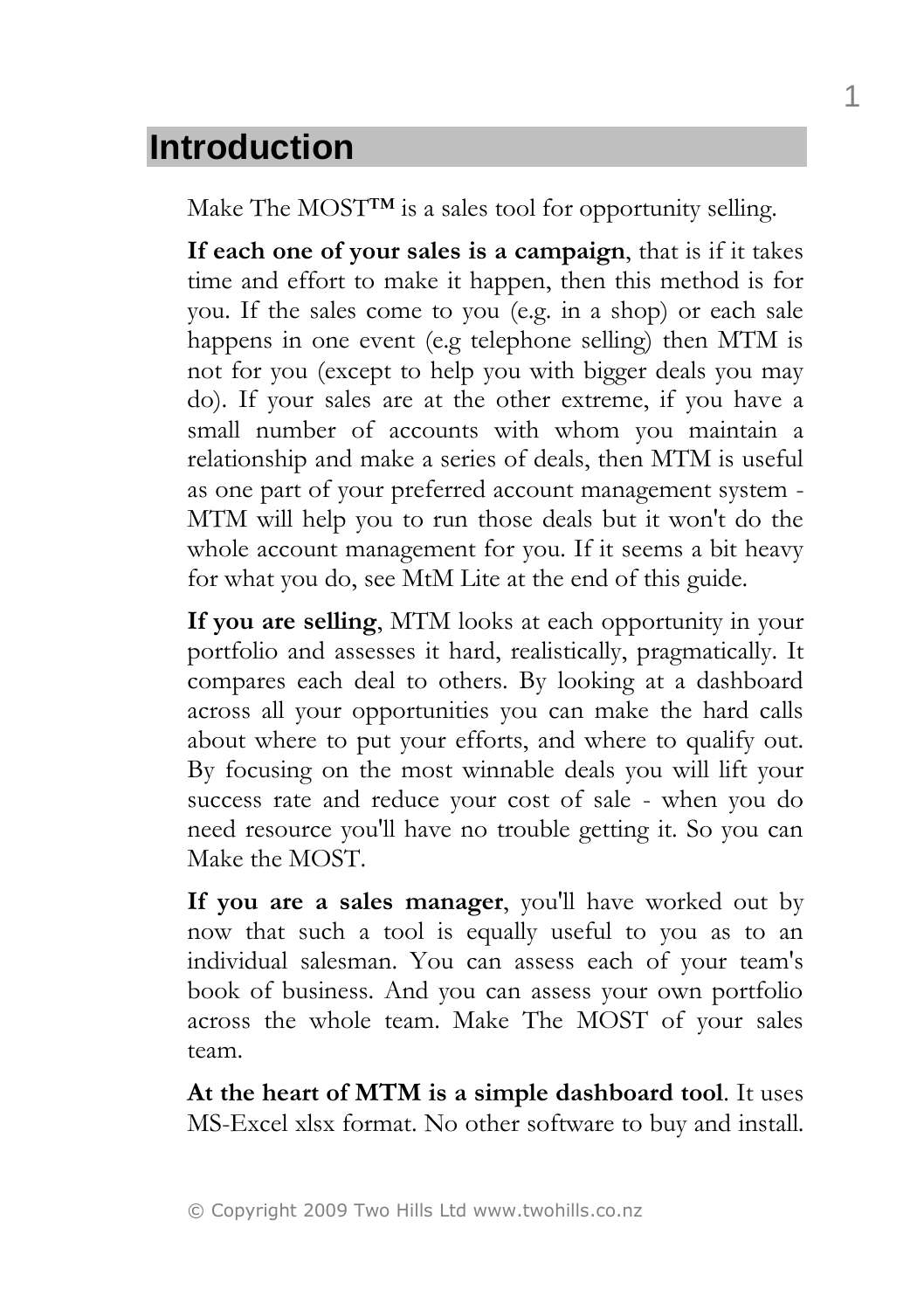Make The Most™ User Guide

And it is free. There is this MTM User Guide on how it works and how to use it, also free.

**What's in it for us?** We want to sell you our New Ways of Selling training courses, which build on the MTM tool to teach you a full methodology for opportunity selling. If you want them, after you have tried and proven the MTM tool, visit [www.makethemostsales.com.](http://www.makethemostsales.com/)

But all you need for now to start boosting your sales effectiveness is the free Make The MOST™ Opportunity Dashboard. Try it now and see how simple and effective it is at analysing and improving your opportunity sales portfolio.

#### <span id="page-7-0"></span>*How it works*

Here's how it works:

Say you are currently winning 20% of the opportunities you chase (or 5% or 50% - it doesn't matter - the principle works). 2 out of 10. If you could

- have more time to devote to each opportunity, to make more calls, do more planning, check and review letters and proposals and presentations
- get more access to support resources from your company: your boss's time in front of clients, technical people, demos and presentations, pilots and trials, money for trips and events and meals
- get some pressure off you (but not too much: some pressure is good for winners)

...If you could have that help, could you win one more of those ten opportunities? You can.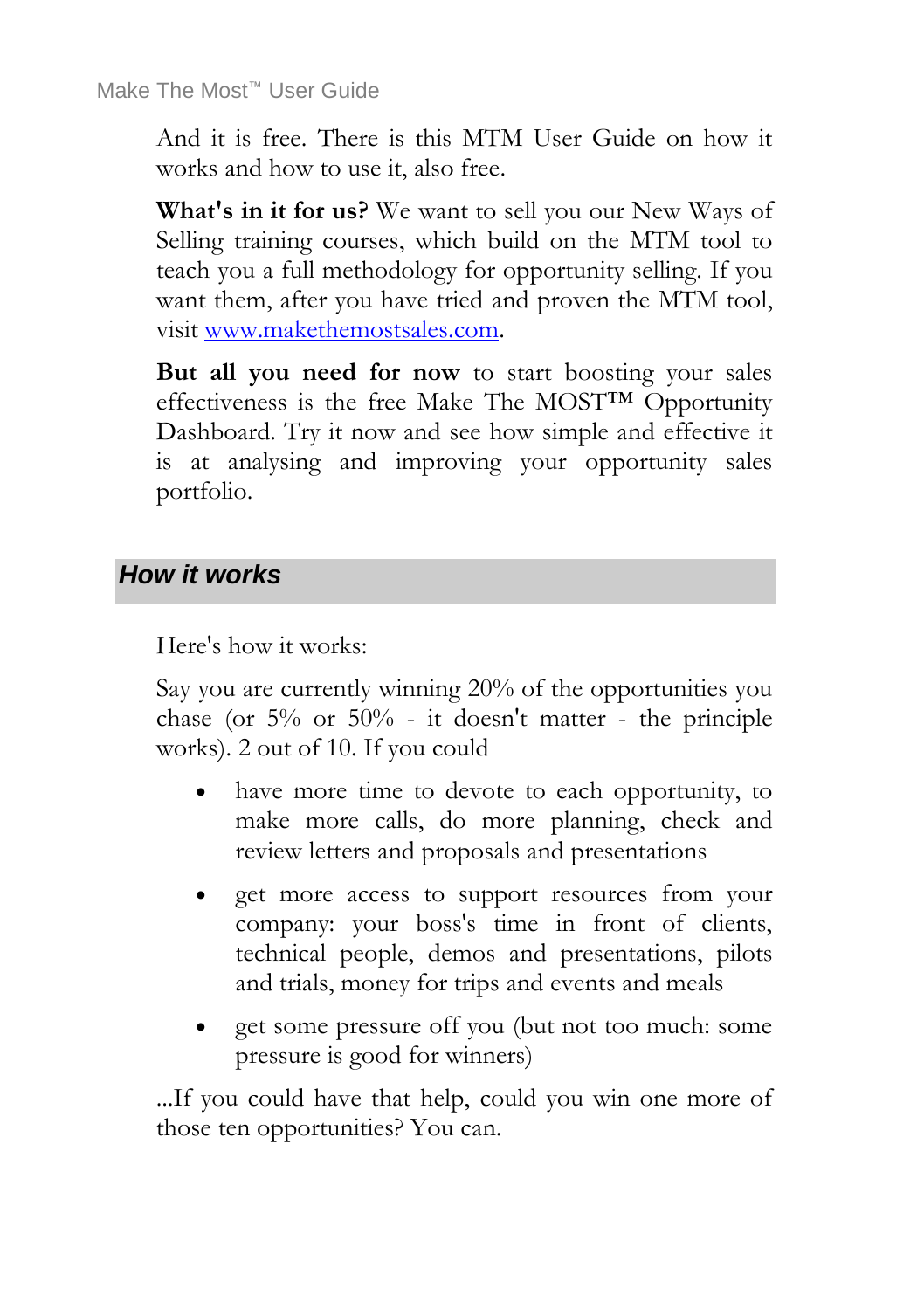The MTM Opportunity Dashboard gives you an objective view of how well you are positioned and how well you are progressing with each opportunity. Sit back and study your Opportunity Dashboard, often in discussion with your sales manager, and kill off two of every ten opportunities.

**Walk away**. Save your ammunition. Focus on the other eight. Devote resources to those eight. Win 3 out of instead of running yourself ragged getting 2 out of 10. Make The MOST of your opportunities and your available resources.

This is one of the hardest things for many sales people to do - to let go of an opportunity that has a pulse (or even if it doesn't). Don't flog a dead horse (or an alternative saying: if the horse is dead, dismount). Or maybe you get on well with them, but the reality is they are never going to buy. It's not hard for the best sales people: they know when to qualify out. With MTM you will too.

#### **What if you don't have enough opportunities to be qualifying out, or don't want to just now?**

MTM will still help you to take a "battlefield view" of your opportunities, to see where the serious weaknesses are, where to concentrate some efforts.

#### **In all cases MTM helps:**

You will have more time to devote to each opportunity.

You will have a formalised objective assessment of your opportunity to argue your case for supporting resources.

You will know where your weaknesses are, where you are exposed. You will be blind-sided less often. Sales managers don't like surprises.

Your win rate will go up: in this example from 20% to nearly 40% (3 out of 8 remember). Your colleagues back winners. You will be asking for resource less often and bringing back results more often.

© Copyright 2009 Two Hills Ltd www.twohills.co.nz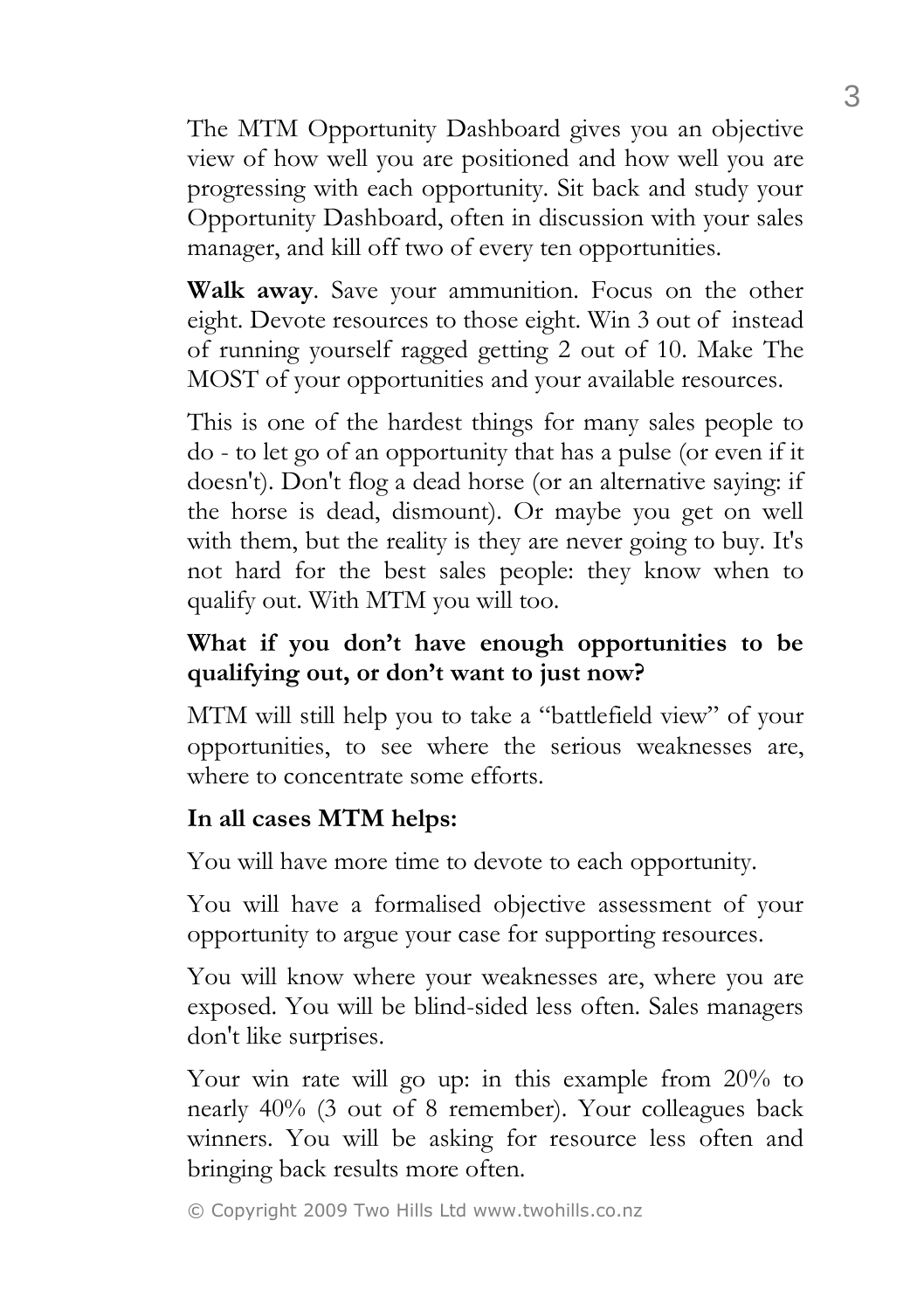You will enjoy selling more. You will Make The MOST.

Here's a tip: This is only a little book. For now you **only need to read pages 5-20**. That's 16 small pages, big type, pictures … won't take you long.

Another tip: all the tips are coloured like this.

## <span id="page-9-0"></span>*Using MtM*

There are many scenarios where you can use this tool:

- When an individual or team are working on their sales planning: which sales to focus on, which ones to let go, what needs to be done.
- When planning a call or visit: what do we need to find out or get closed.
- When making work visible: the status of our opportunities.
- As a discussion tool at sales meetings.
- When reviewing portfolios to determine where to put resources, and which opportunities to drop.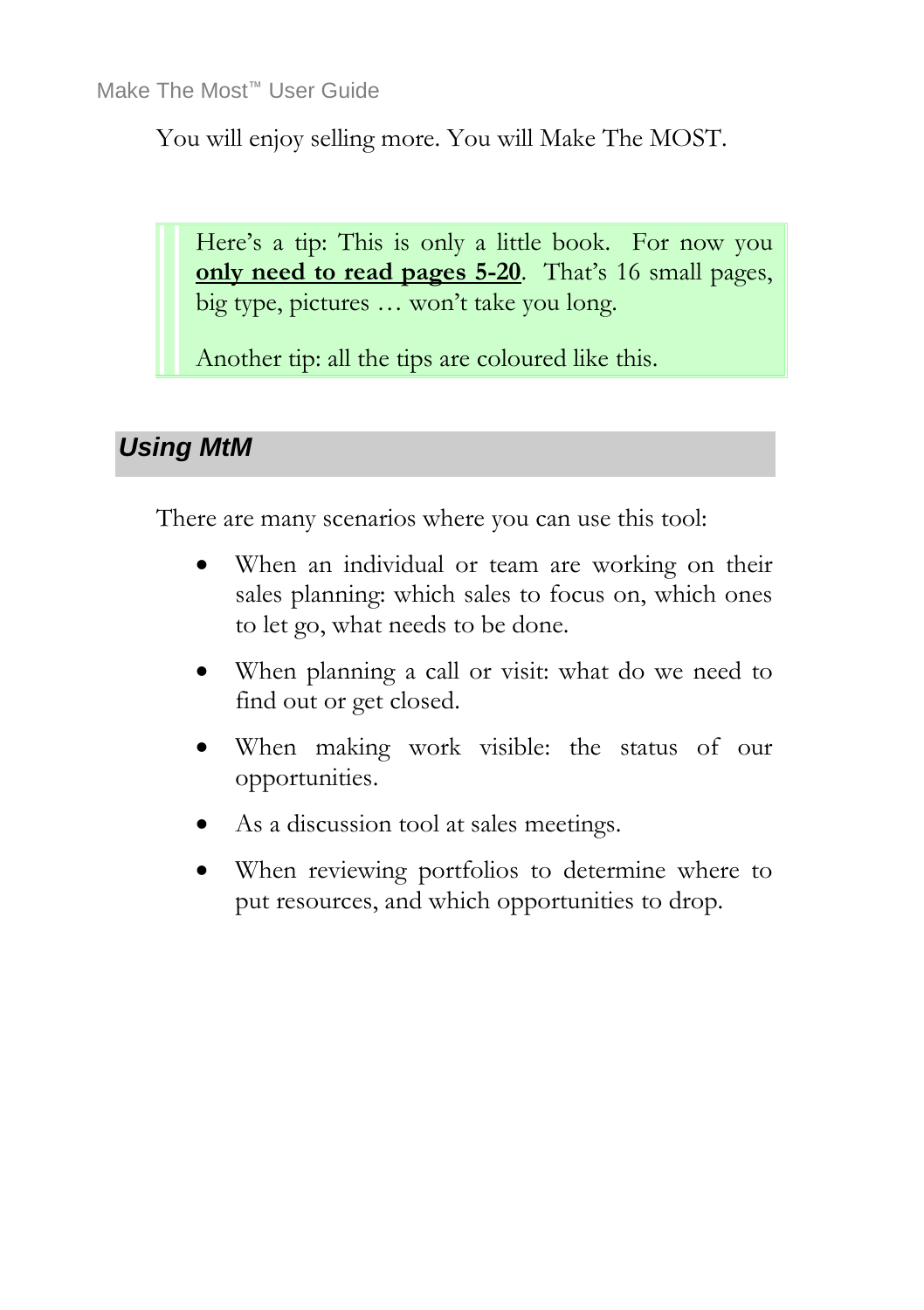# <span id="page-10-0"></span>**Getting started**

If you are reading this, you have probably already downloaded the MTM Opportunity Dashboard. If not, get it now from [www.makethemostsales.com.](http://www.makethemostsales.com/)

The Opportunity Dashboard is a spreadsheet. It tracks opportunities, i.e. potential deals. Don't put all your leads in here. An opportunity is a qualified live prospect who you are dealing with.

Open the spreadsheet in Microsoft Excel and follow along.

Tip: The white fields are for you to enter data. Pale blue areas are protected.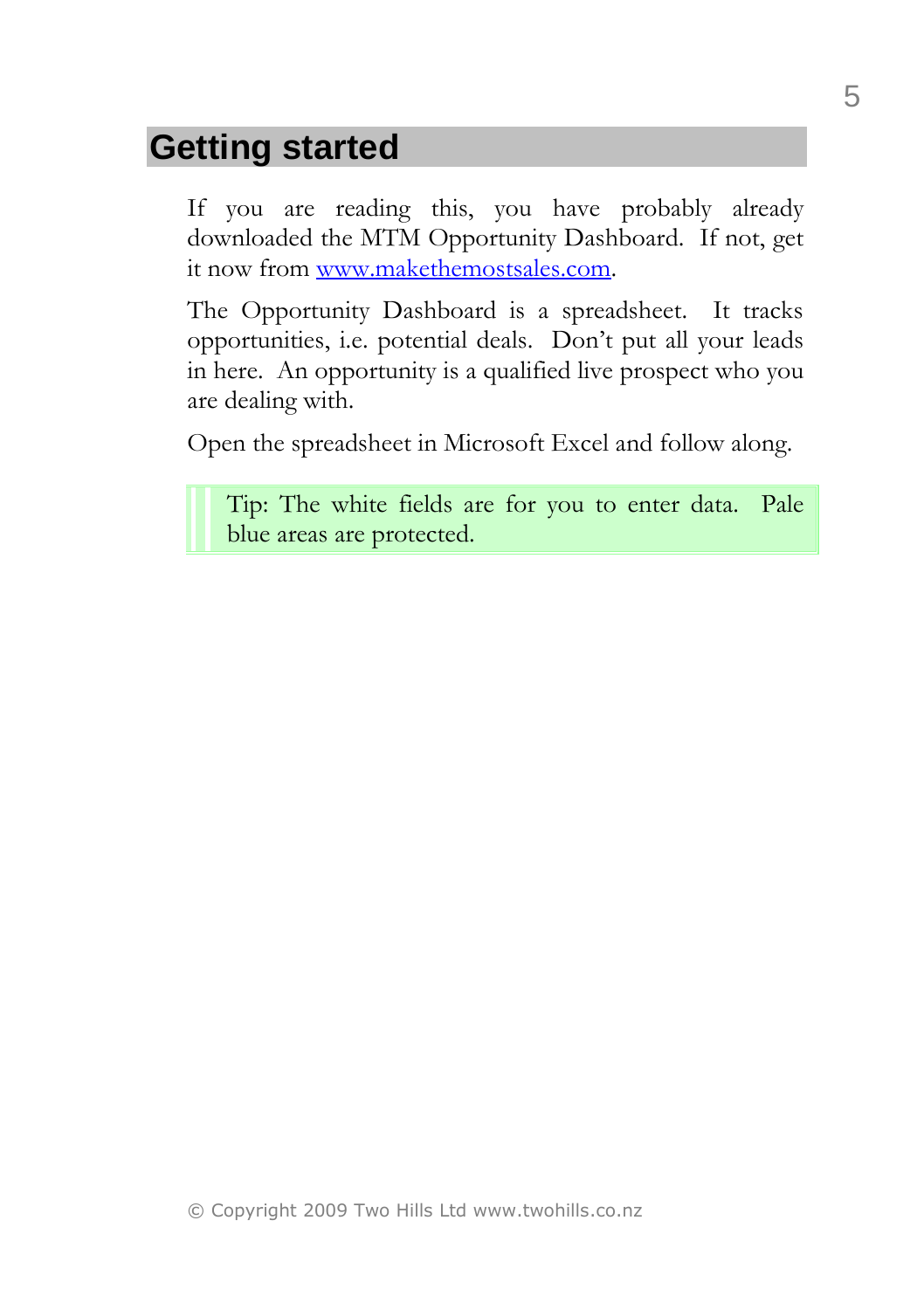### <span id="page-11-0"></span>*Preparing the spreadsheet*

#### **Name**

In the field A3, where it says "name", enter the name of the portfolio of sales opportunities you want to manage.

This might be your name, or the name of a sales team, or the name of one client account.

#### **Make The MOST™ Opportunity Dashboard**

#### **name**

### **Quota**

If you want to track progress against quota, enter your sales quota (i.e. target) in cell C13.

|              | Value \$,000 |
|--------------|--------------|
| Quota \$,000 | Quota %      |

Tip: We've set it up in units of \$1000 but you can change that (see "*[Collating spreadsheet](#page-32-1)*").

Tip: you might want to use anonymous "code" names for you and especially for your opportunities. That way you can share your spreadsheet with other people for advice on using the MTM method.

Tip: check with your organisation before sharing your spreadsheet with anyone, whether it is anonymised or not.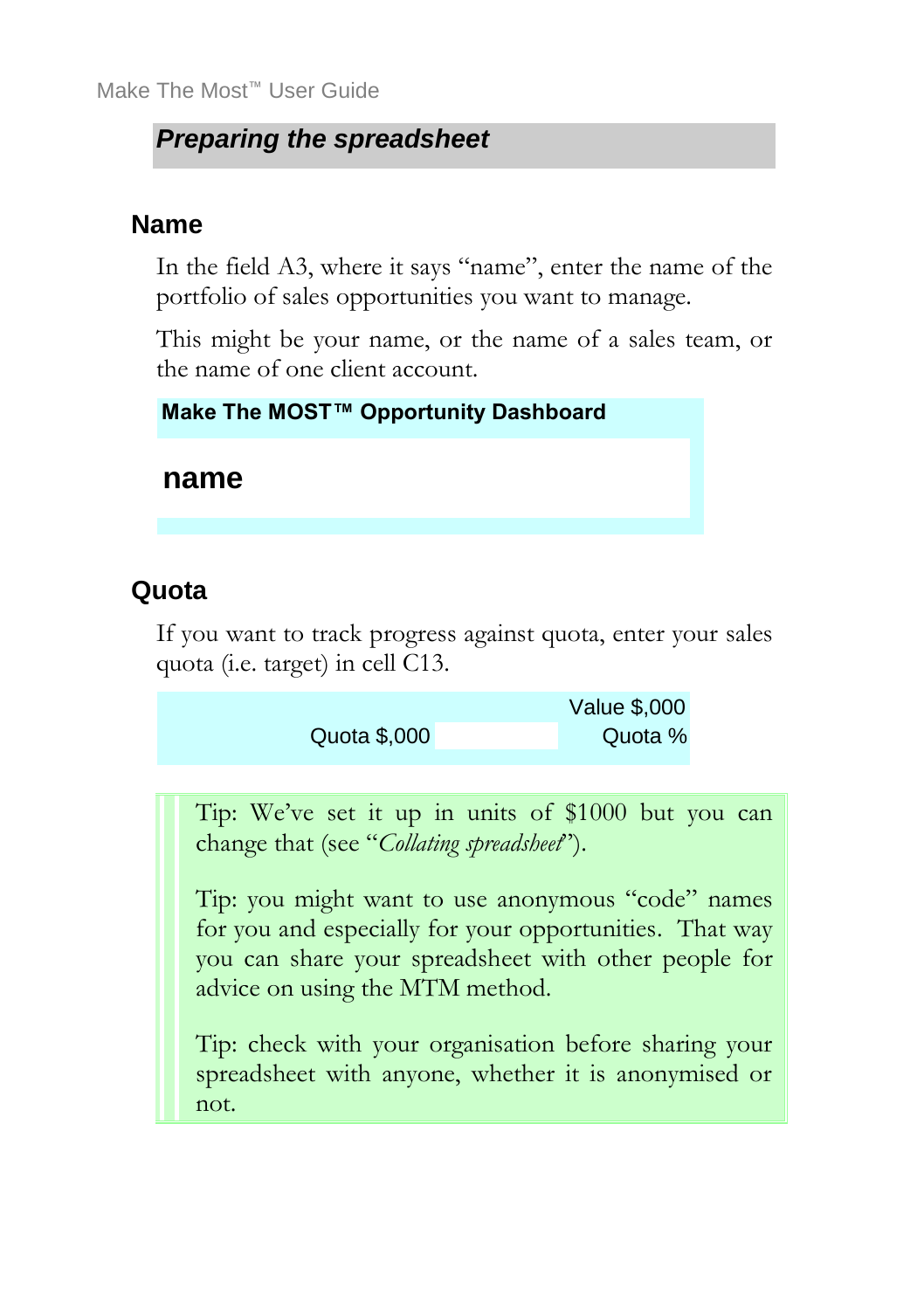## <span id="page-12-0"></span>*Recording opportunities*

In row 3 is a row of fields. Name each opportunity in this portfolio.

There is room for 24 opportunities. That ought to be enough for anyone to handle at once  $\odot$ 



Tip: …but if you are a bit handy with MS-Excel you know how to copy and paste new columns (see "*[Adding](#page-30-3)  [more opportunities](#page-30-3)*").

#### **Code**

In row 5 you can record any code or number you assign to each opportunity.

#### **Note**

In row 7 you can write some brief comments.

Tip: if you have set the Traffic Light (see page 11) to anything other than green, you really should say why in this field

## **Close date**

In row 9 you can specify the estimated close date of each opportunity. Enter in whatever format you have Excel set up for (usually mm/dd/yy or dd/mm/yy). It will convert it to day-month-year.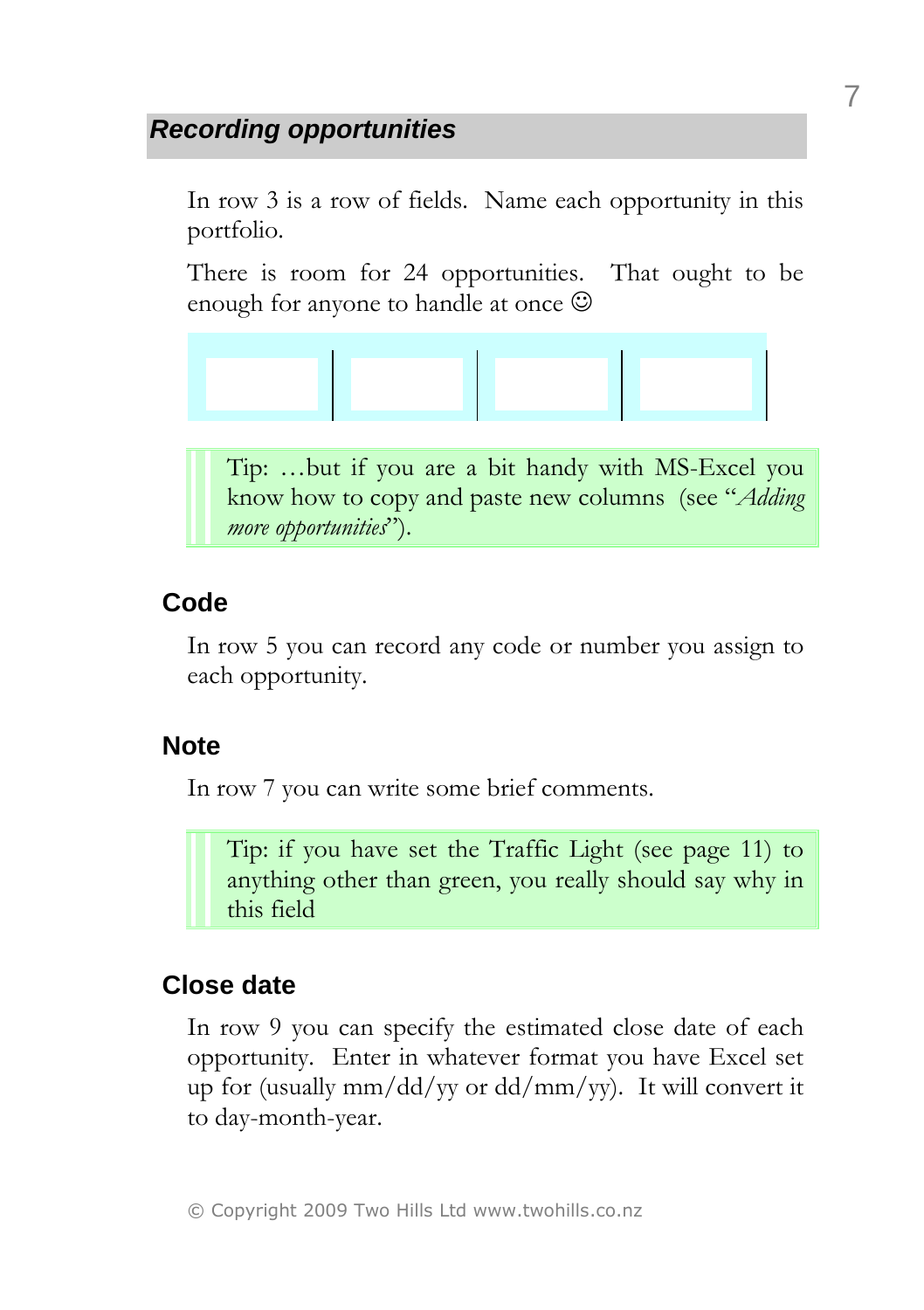Make The Most™ User Guide

| Today is 1-Aug-09 | Close date     | 12-Oct-09                |
|-------------------|----------------|--------------------------|
|                   | Denis de la se | $\overline{\phantom{a}}$ |
|                   |                |                          |

Row 10 will then display the number of days left.

| Today is 1-Aug-09 | Close date | 12-Oct-09 |
|-------------------|------------|-----------|
|                   | Days to go | 72        |

Tip: The number of days to go changes colour when the date is getting near, or has passed and the deal is late. You can change the threshold number of days (see [Collating spreadsheet\)](#page-32-1).

#### **Value**

In row 12 you can specify the estimated value of each opportunity. Value \$,000  $\bigcap_{i=1}^{n} S_i = N$  100/ 400

Tip: We've set it up in units of \$1000 but you can change that (see [Collating spreadsheet\)](#page-32-1).

Once you enter a value for the deal, if you have specified your quota in cell C13 then row 13 will now

| Value \$,000 | 400 |  |
|--------------|-----|--|
| Quota %      | 33% |  |

display the percentage of quota that this deal represents.

Tip: You can change the thresholds at which it likes the amount of the deal: the percentage field in row 13 changes colour for medium and big deals (see [Collating](#page-32-1)  [spreadsheet\)](#page-32-1).

Tip: Cell C23 tells you the total of the percentages of quota, i.e. what percentage of your quota all the opportunities represent.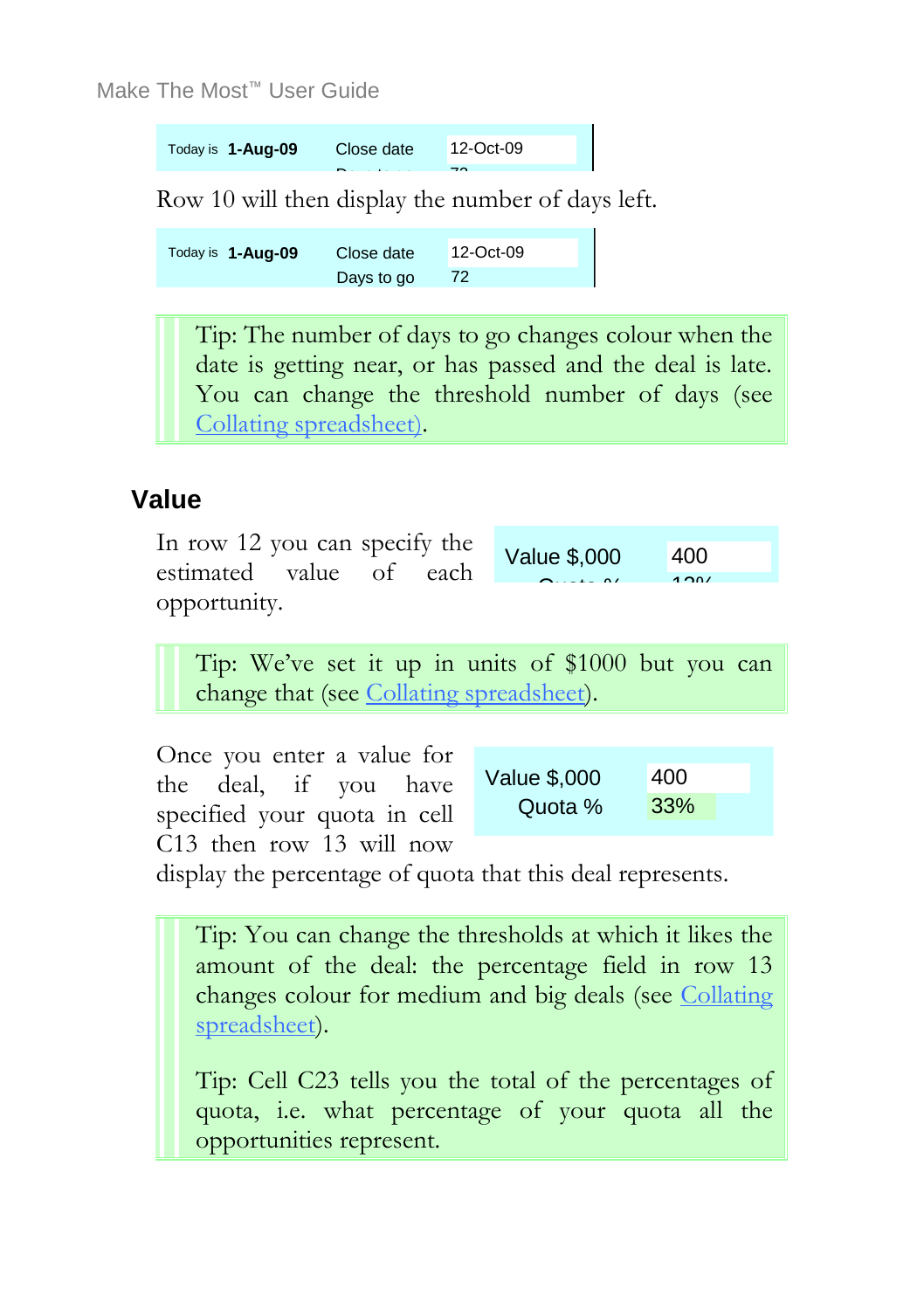# **Progress**

There are seven fields in rows 15 to 21 where you can record your progress on the opportunity. The spreadsheet comes with seven stages predefined:

- emotional (decision made)
- (we have a) solution fit
- (there is a) business case
- (we have got decision-maker's) approval
- (contract is) signed
- (solution is) delivered
- (they have) paid.

Tip: You can change the names of each step (but not how many). See [Collating spreadsheet.](#page-32-1)

Tick them off as you go. The values can be:

- $Empty = not yet$
- $Yes = done$
- $No = \text{isn't going to be happening}$

Tip: The 'tick" fields have a selection menu. Click on the field and you will see a little black down-arrow on a grey background.

Click on it

9

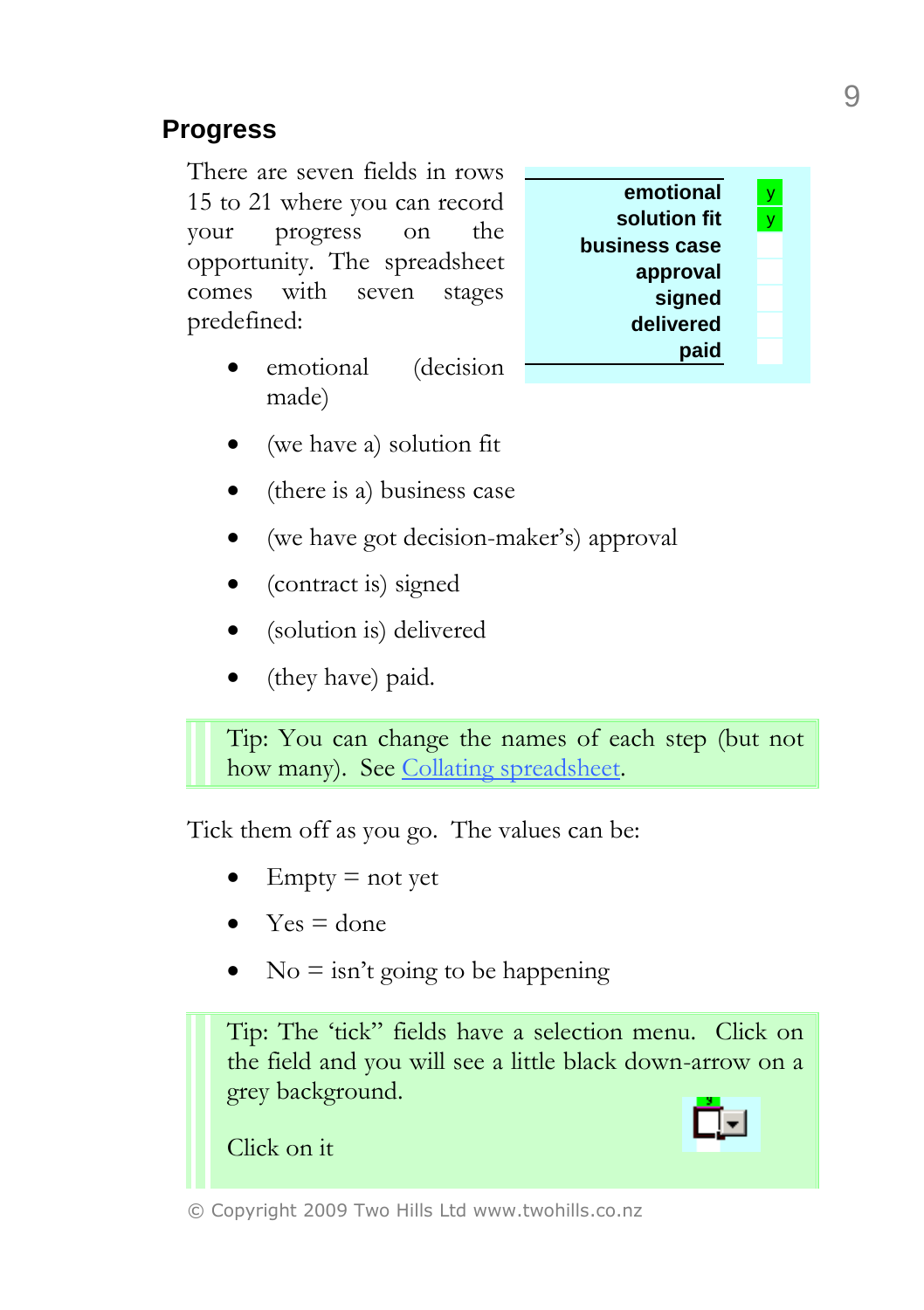Make The Most™ User Guide

and you will get a list of possible values.

Click to choose.



Or you can type the value in manually straight into the field without using the menu at all: type "y' or "n".

Either way the field will colour-code itself green or black for yes or no.

Tip: if you want to return the field to empty (colour white), just click on the cell and press delete.

### <span id="page-15-0"></span>*Assessing an opportunity*

# **Probability**

In row 23 you estimate a probability of winning the deal.

| Probability % | 100% |
|---------------|------|
|---------------|------|

Some people dislike such a subjective number; some organisations use them; some even have formal methodologies to calculate them.

Tip: The value is preset to 100% so if you don't like using probabilities just leave it that way.

This probability affects the "Total % quota" number in cell C23. For each "Quota %" in row 13, it is multiplied by this percentage weighting, and the resulting weighted percentages are summed to get cell C23. of winning the **Probability % 100%**<br>ple dislike such a subjective number; s<br>ns use them; some even have for<br>gies to calculate them.<br>ne value is preset to 100% so if you don't<br>robabilities just leave it that way.<br>obability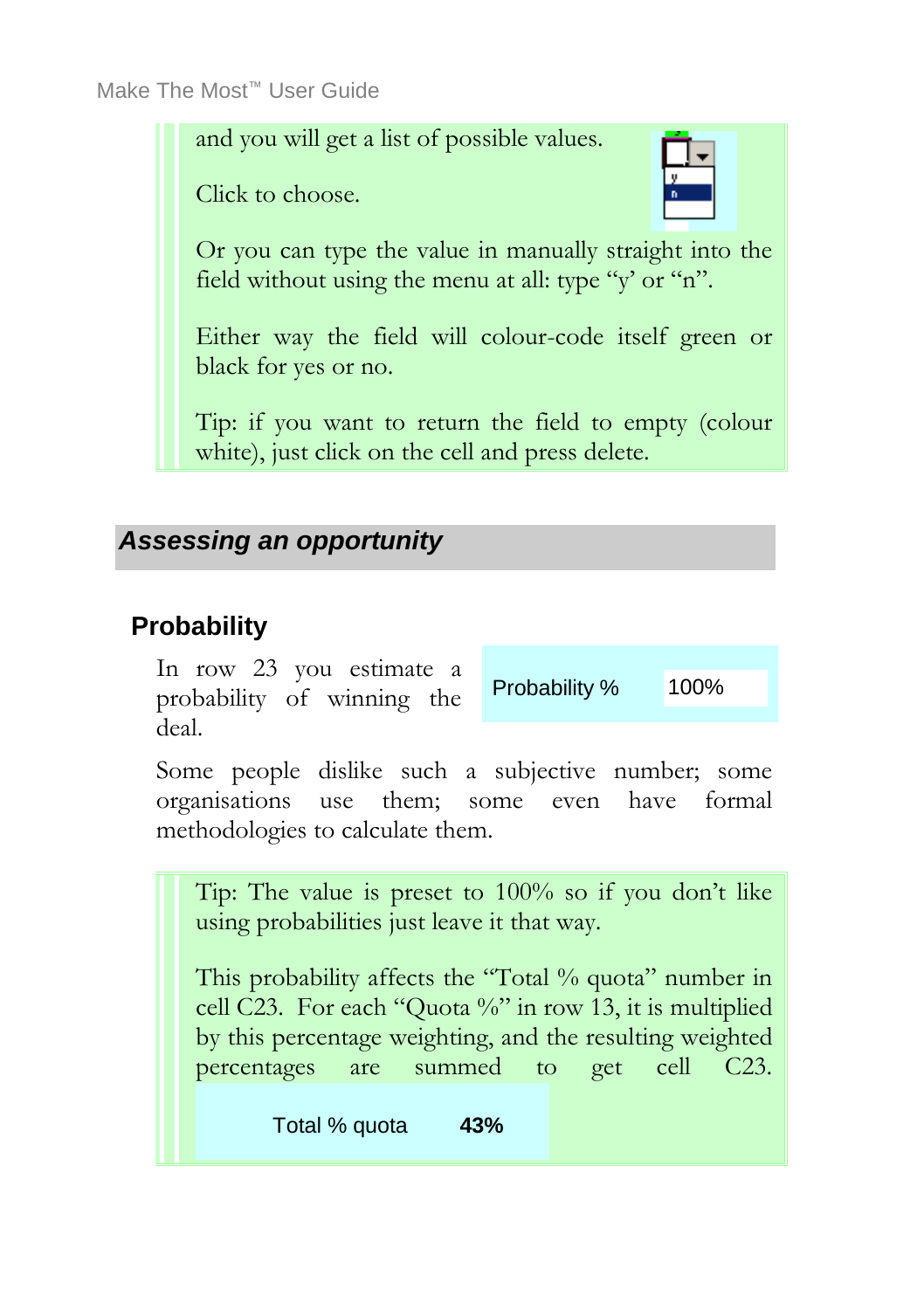# **Traffic Light**

In row 25 you can set a traffic light to red, yellow or green to indicate how well you (or your



boss  $\mathcal{O}$ ) think the opportunity is tracking.

Green means all is going well, yellow means cause for concern, and red means something needs to be done to save the opportunity else it will be lost.



Click on it and you will get a list of possible values.

Click to choose.



Tip: if you want to return the field to colour white, just click on the cell and press delete.

Tip: the word "red" "yellow" or "green" appears in the field as well as the colour so you can don't have to print in colour.

#### **Assessment**

You can store up to five assessments for each opportunity, in each of the five columns below the assessment graphs.

Using these five columns you can track the history as the opportunity develops.

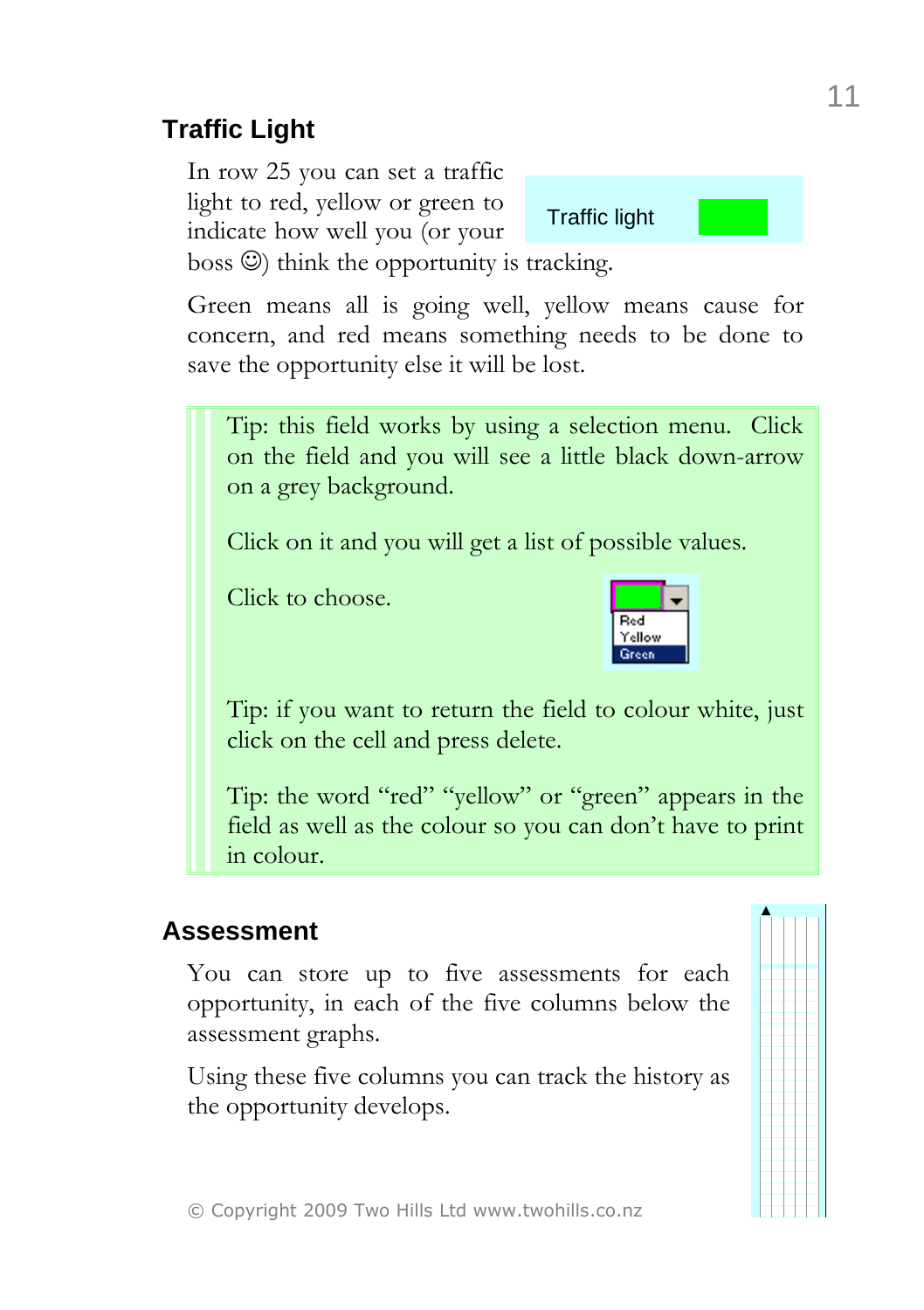Tip: if you do more than five assessments for one opportunity, you will need to either copy older assessments to the left using copy-and-paste, and drop the oldest one, or you can keep overwriting the fifth column with the latest assessment. Or if you don't care about history don't ever use anything but the left-hand column and just update it each time you assess.

There are five groups of five questions to answer when assessing an opportunity. Each group looks at one aspect of the opportunity:

- Relationship Can we influence their decision?
- Conditions What are we up against?
- Business Will this get approved?
- Motivation Do they want to do this?
- Delivery Can we provide what they want?

For each question the answers can be:

- $Empty = don't know (yet)$
- Yes
- No

So here's how to go about an assessment:

Record the date of this assessment in the lefthand of the five white fields in row 44. Enter in whatever format you have Excel set up for (usually



mm/dd/yy or dd/mm/yy). It will convert it to day-monthyear.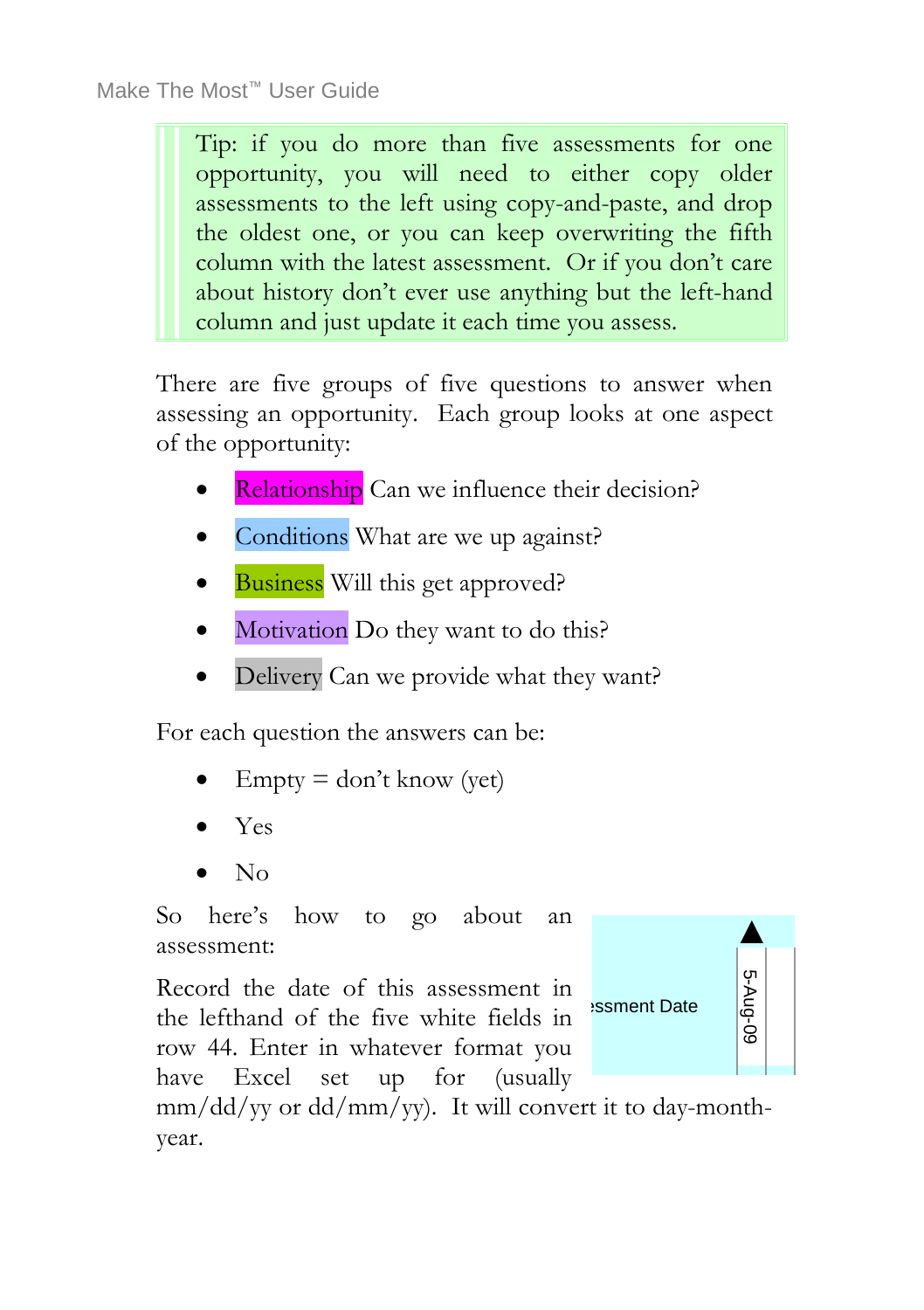

Then consider each of the twenty-five questions for this opportunity, and work your way down the column answering them.

Tip: The answer fields have a selection menu. Click on the field and you will see a little black down-arrow on a grey background.

Click on it

and you will get a list of possible values.

Click to choose.

Or you can type the value in manually straight into the field without using the menu at all: type "y' or "n".

© Copyright 2009 Two Hills Ltd www.twohills.co.nz



| n |  |
|---|--|
|   |  |
|   |  |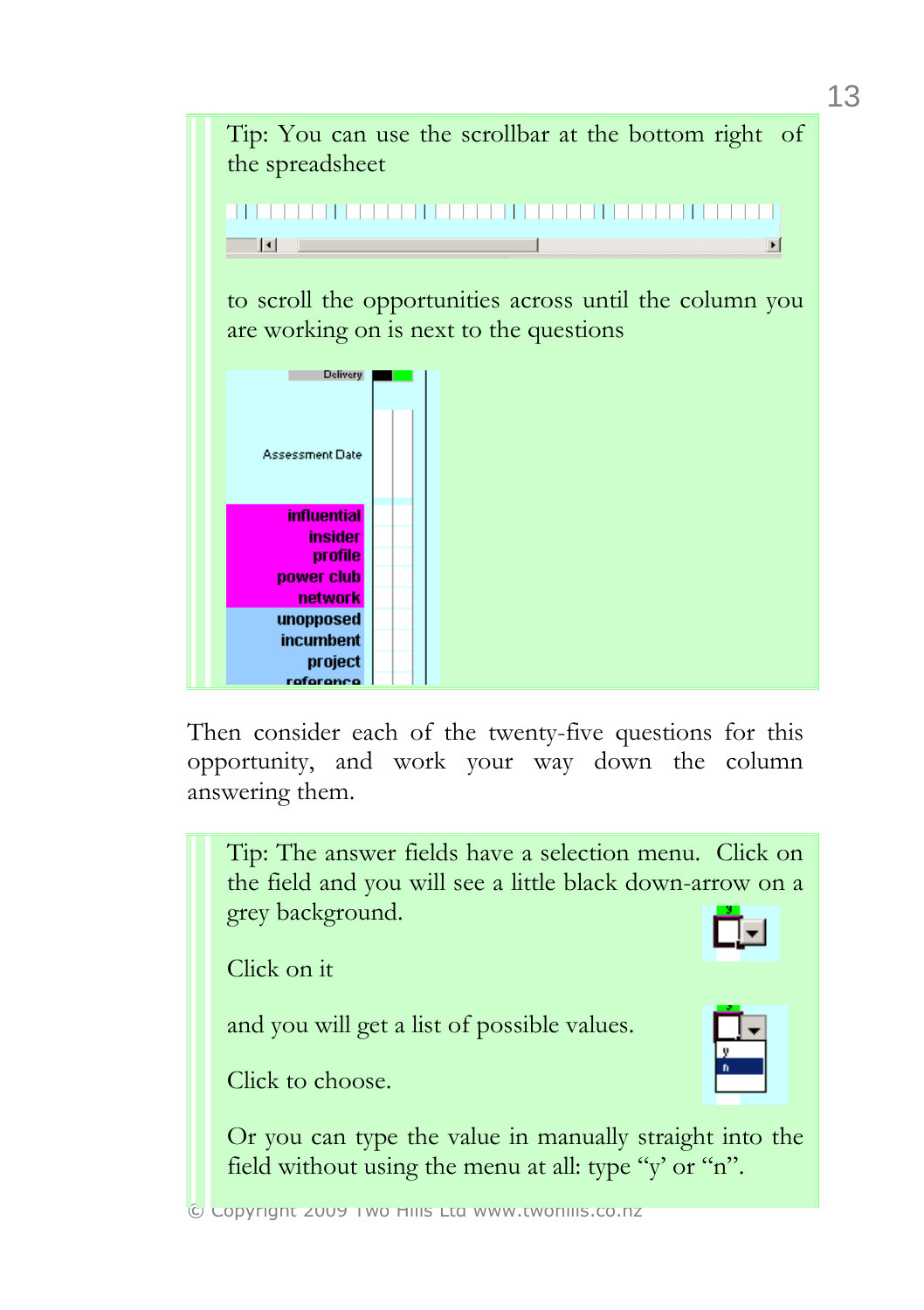Either way the field will colour-code itself green or black for yes or no.

Tip: if you want to return the field to empty (colour white), just click on the cell and press delete.

**Tip: the fastest way to record an assessment is to type "y" or "n" and press enter, which takes you down to the next question.**

Here is a brief explanation of each question. For more detail and techniques to analyse them, visit [www.makethemostsales.com.](http://www.makethemostsales.com/)

| R1                                               | <b>influential</b>         |                                                        |  |  |  |
|--------------------------------------------------|----------------------------|--------------------------------------------------------|--|--|--|
| Were we influential in shaping this deal? Did we |                            |                                                        |  |  |  |
|                                                  | influence their thinking?  |                                                        |  |  |  |
| R <sub>2</sub>                                   | <b>insider</b>             |                                                        |  |  |  |
|                                                  |                            | Do we have an insider within the organisation who      |  |  |  |
|                                                  |                            | will (a) help us, or even better (b) openly support    |  |  |  |
| us?                                              |                            |                                                        |  |  |  |
| R3                                               | profile                    |                                                        |  |  |  |
|                                                  |                            | Do we have a good profile/reputation in their          |  |  |  |
|                                                  | organisation?              |                                                        |  |  |  |
|                                                  |                            |                                                        |  |  |  |
| R4                                               | power club                 |                                                        |  |  |  |
|                                                  |                            | Are the people making this decision part of the        |  |  |  |
|                                                  |                            | "power club", those in the inside circle with the real |  |  |  |
|                                                  | power of the organisation? |                                                        |  |  |  |
| R <sub>5</sub>                                   | network                    |                                                        |  |  |  |
|                                                  |                            | Does our network of connections reach into their       |  |  |  |
|                                                  |                            | organisation? Do we know people there?                 |  |  |  |
| C <sub>1</sub>                                   | unopposed                  |                                                        |  |  |  |
|                                                  |                            | Are they considering or talking to any competition?    |  |  |  |
|                                                  |                            | Are there any competitors incumbent or active in       |  |  |  |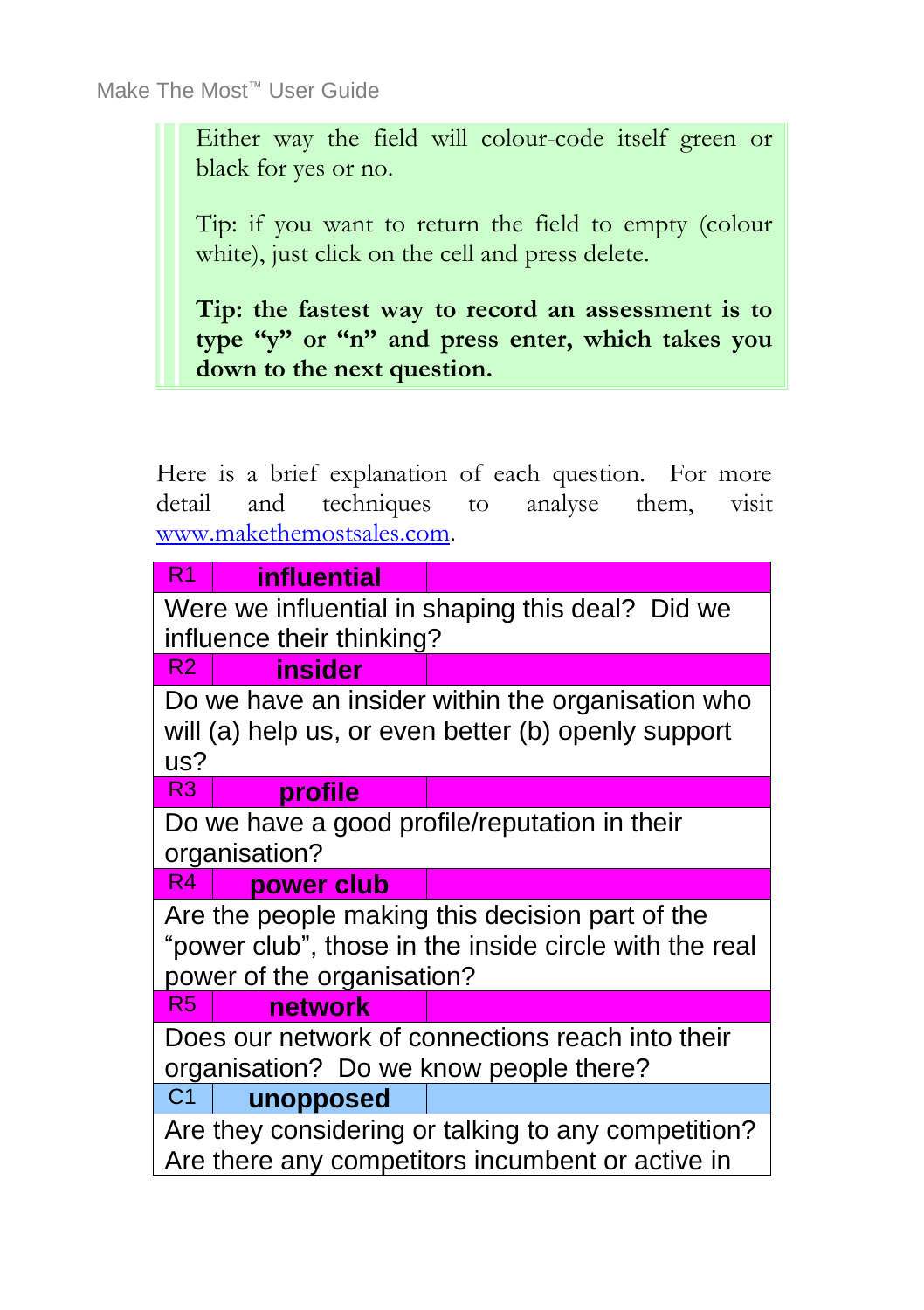|                 |                                       | there? Do the competitors know about this deal?       |
|-----------------|---------------------------------------|-------------------------------------------------------|
| C <sub>2</sub>  | incumbent                             |                                                       |
|                 |                                       | Do we already have any products or people in          |
| there?          |                                       |                                                       |
| $\overline{C3}$ | reference                             |                                                       |
|                 | Do we have a relevant reference?      |                                                       |
| C <sub>4</sub>  | differentiator                        |                                                       |
|                 |                                       | In their opinion, do we have a real differentiator    |
|                 | from competitors?                     |                                                       |
| C <sub>5</sub>  | health                                |                                                       |
|                 | Are they in good shape financially?   |                                                       |
| <b>B1</b>       | processes                             |                                                       |
|                 |                                       | Do we know their approval processes that this         |
|                 | deal will have to go through?         |                                                       |
| <b>B2</b>       | funds                                 |                                                       |
|                 |                                       | Do they already have access to funds now?             |
| <b>B3</b>       | <b>business case</b>                  |                                                       |
|                 |                                       | Have we developed a compelling business case?         |
| <b>B4</b>       | contract                              |                                                       |
|                 |                                       | Do we have an existing contract with them that        |
|                 |                                       | this can be appended to or based on?                  |
| <b>B5</b>       | project                               |                                                       |
|                 |                                       | Is this a formal project, a planned piece of work?    |
| M <sub>1</sub>  | milestone                             |                                                       |
|                 |                                       | Is there a milestone to be met, a deadline, a line in |
|                 | the sand, an imperative?              |                                                       |
| M2              | real money                            |                                                       |
|                 |                                       | Does this have hard benefits? Does it save or         |
|                 | make them real money?                 |                                                       |
| M3              | reduce risk                           |                                                       |
|                 |                                       | Does this reduce a recognised risk for them?          |
| M <sub>4</sub>  | strategic                             |                                                       |
|                 | Is this considered strategic to them? |                                                       |
| M <sub>5</sub>  | winner                                |                                                       |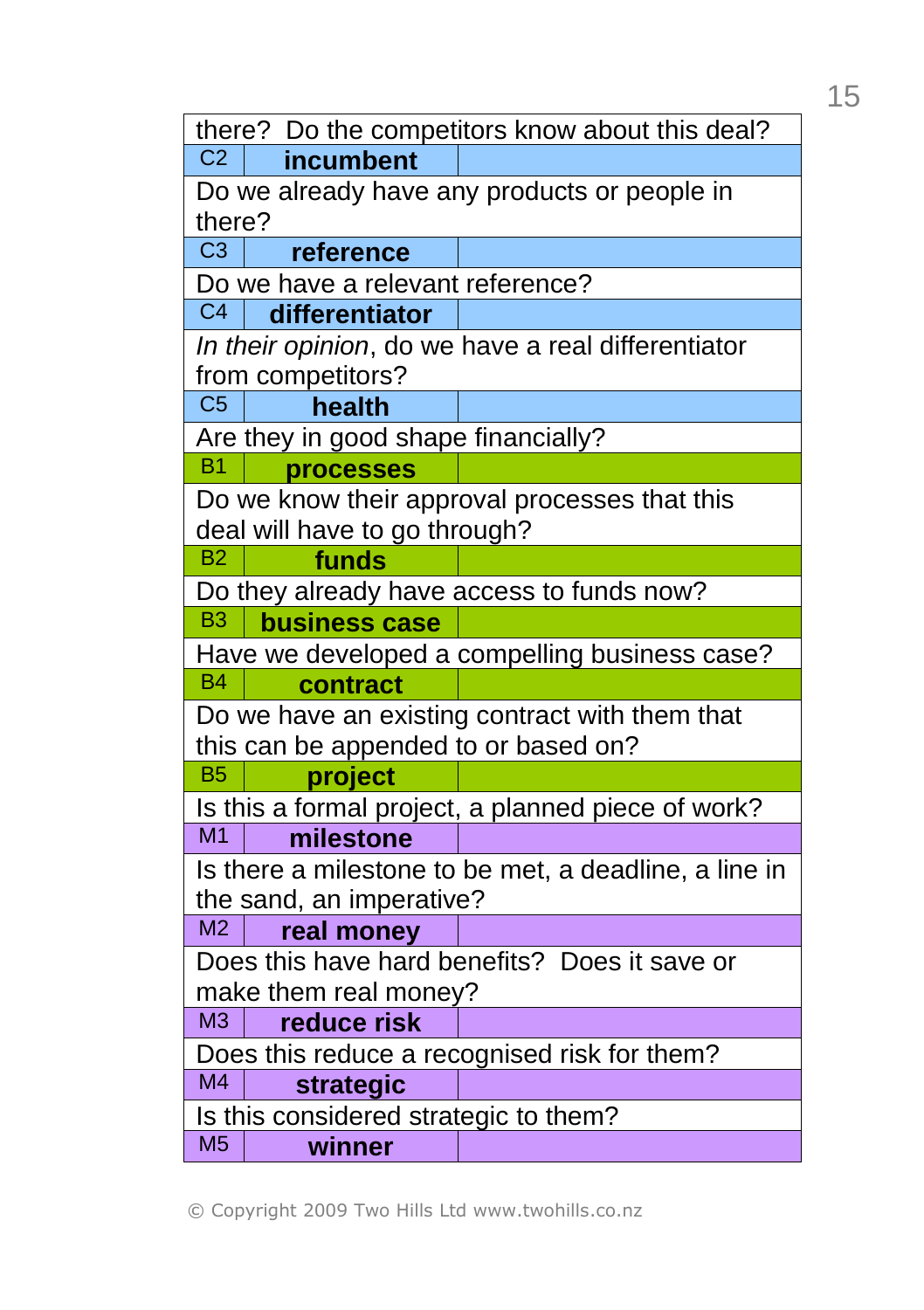|                               | Will this make the decision-maker and/or approver |                                           |  |  |  |
|-------------------------------|---------------------------------------------------|-------------------------------------------|--|--|--|
|                               | look a winner?                                    |                                           |  |  |  |
| D1                            | requirements                                      |                                           |  |  |  |
|                               |                                                   | Do we have clear requirements? Do we meet |  |  |  |
| them?                         |                                                   |                                           |  |  |  |
| D <sub>2</sub>                | <b>resources</b>                                  |                                           |  |  |  |
|                               |                                                   | Do we have enough available resources to  |  |  |  |
| deliver?                      |                                                   |                                           |  |  |  |
| D <sub>3</sub>                | risk controlled                                   |                                           |  |  |  |
|                               | Do we have control over all risks?                |                                           |  |  |  |
| D4                            | previous                                          |                                           |  |  |  |
| Have we done this before?     |                                                   |                                           |  |  |  |
| D <sub>5</sub>                | good business                                     |                                           |  |  |  |
| Is this good business for us? |                                                   |                                           |  |  |  |
|                               |                                                   |                                           |  |  |  |

Tip: Your team may soon start to use the question numbers as a shorthand code: "Have we got B1?"

#### **Worksheet**

|        |  | II ( → M Cover / Opportunities ) Worksheet / |  |  |
|--------|--|----------------------------------------------|--|--|
| -Ready |  |                                              |  |  |

Behind every cold clinical analysis lies a story to be told. The MTM Opportunity Dashboard includes a template assessment worksheet. Use a copy of it for each opportunity to make a note of why you answered each question the way you did. Especially useful to jog your memory when asked to explain them by your boss  $\mathcal{O}$ .

Tip: if you use it on a tablet or laptop, the Y/N field for each question has a dropdown and will colour-code.

Tip: the worksheet is designed to print out on two pages for those who like to work with hardcopy.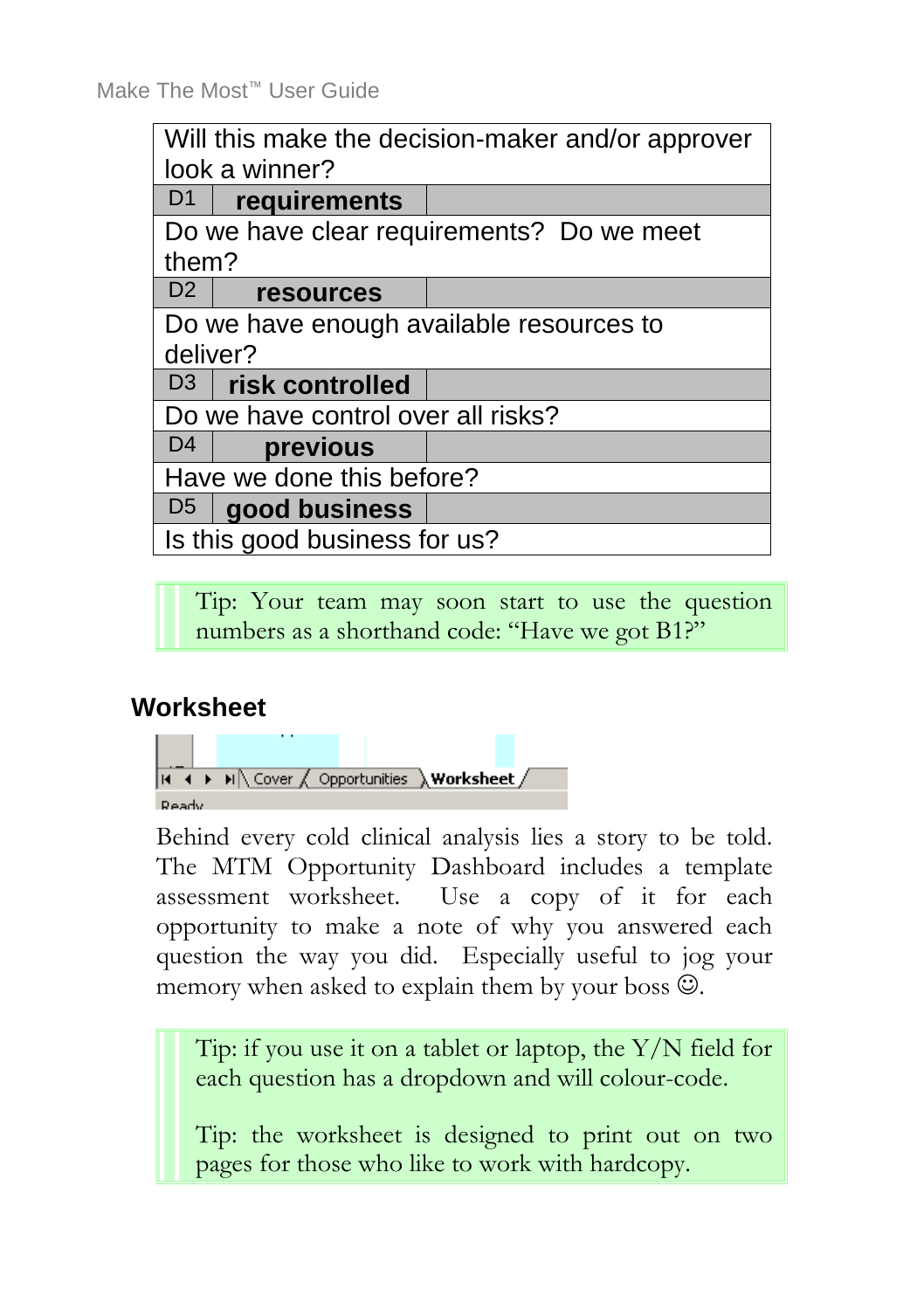#### <span id="page-22-0"></span>*Reviewing an opportunity*

The MTM Opportunity Dashboard will give you greater visibility of where you are really at with each opportunity.

The objective view helps to decide when to let go, when to end APER: Attempted Percussive Equine Resurrection. That's "flogging a dead horse". When you don't have enough active opportunities, when a good one has slipped away from you, when end of quarter is looming, it is too

easy to keep flogging the opportunities you do have, long after you should let them go.

So answer the questions honestly, then sit back and look at the charts for each opportunity.

The charts only show the status of the latest assessment.

The spreadsheet knows which is the latest assessment by the right-most date

field in row 44 that has something (anything) in it (in this case "19-Aug-09").

The black up-arrow shows which assessment is currently displaying in the charts.

First, in rows 27 to 29, there is a summary of how many yes, no and unknown answers there are.

Too many no answers or unknown answers and the total colour-codes a warning.

But we don't start worrying about unknowns until 40 days out from the expected close date. Before then the total stays blank.



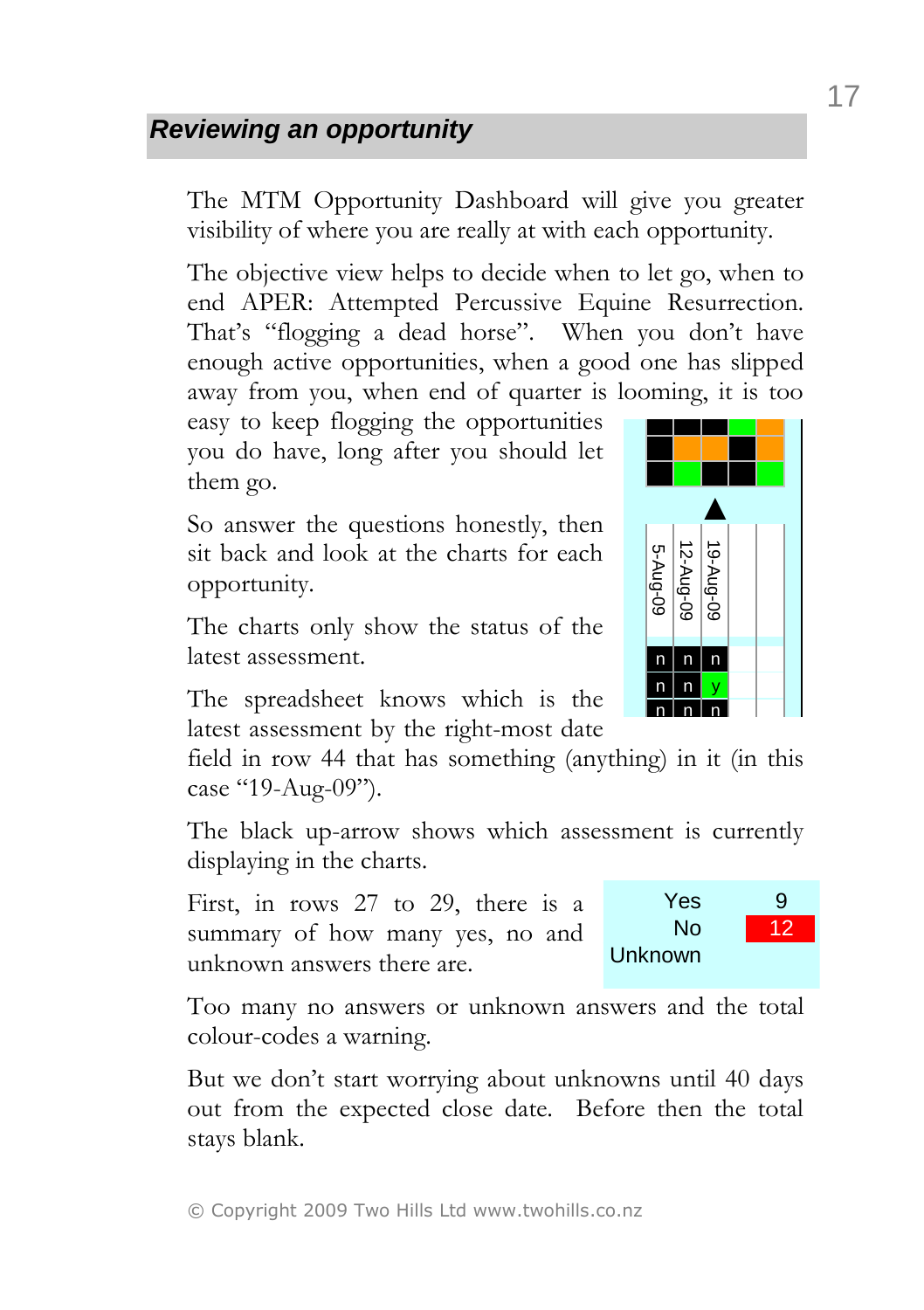Make The Most™ User Guide

Tip: You can change all the thresholds (see [Collating](#page-32-1)  [spreadsheet\)](#page-32-1).

Then there are the two assessment charts.

#### **MTM Bars**

The top five bars are horizontal bar-graphs of how many yes answers you have under each heading "Relationship", "Advantages" etc.



#### **MTM Grid**

The bottom grid is a map of your answers: green for yes, orange for blank and black for no.

If there is lots of green then you know you are in good shape. This deal is definitely winnable and worth concentrating on. This assessment provides support for requests to your company for more resources.

If there is lots of orange then you don't really know what shape you are in. You need to put in some work to get more information, and you need to ask yourself whether this deal is winnable in the short term.

And if there is lots of black then you really need to ask yourself if this deal is winnable. Your efforts could be better spent on some other opportunity, or finding more of them.





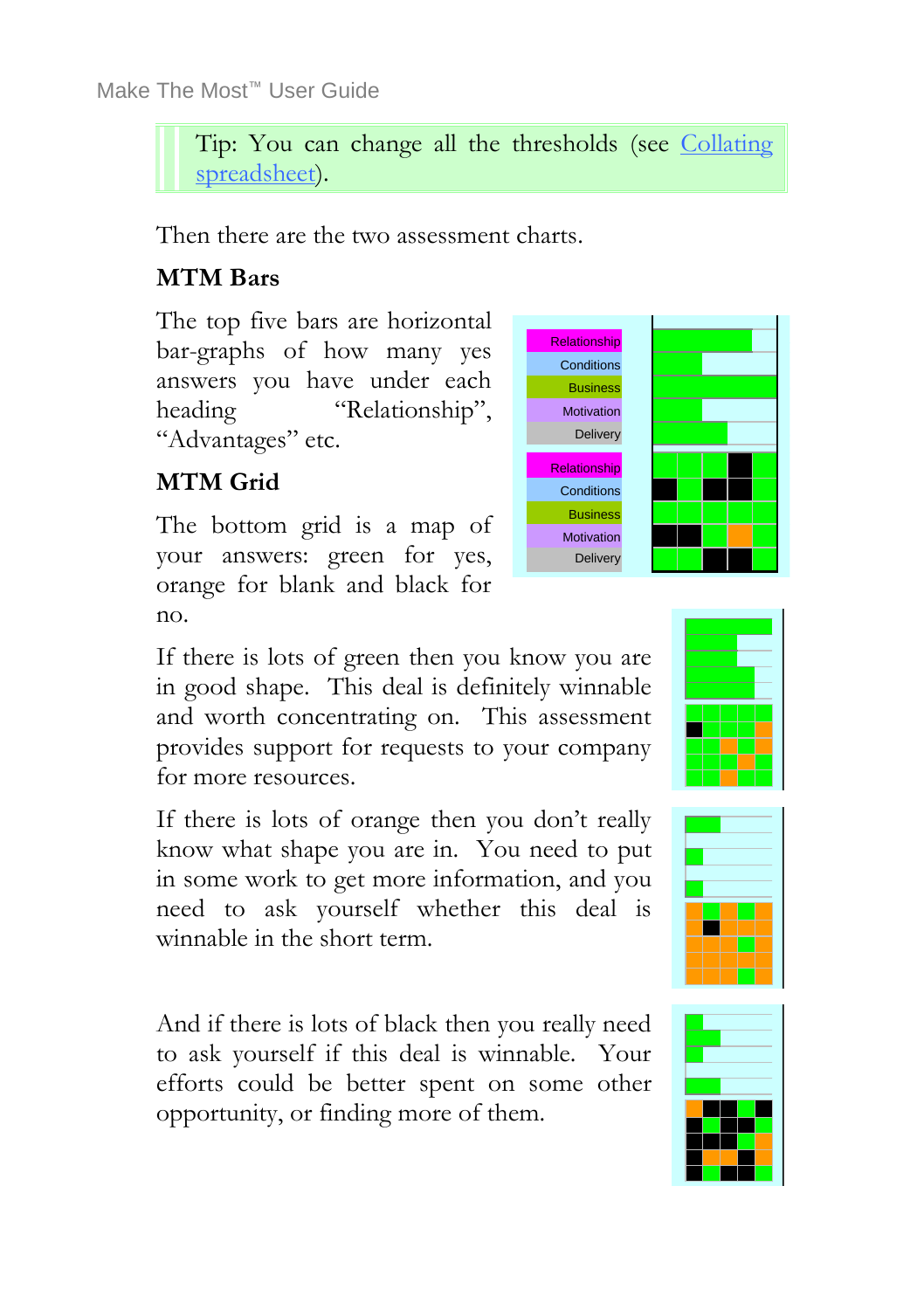Tip: All of the charts – all five rows and columns, the whole box – and the summary of how many yes, no and unknown answers, they all apply to the one assessment with the black arrow above it (it is not one column of chart for each assessment underneath it).

Tip: As you get more practiced at using the MTM Opportunity Dashboard you may learn to recognise more subtle patterns in the charts.

## **Analysis**

Every no answer is a risk. In most opportunities, any "no" can be overcome. But as the risks pile up, the probability that this is not going to happen increases. In any accident, more than one thing went wrong. There is no exact science around how many no answers will destroy an opportunity, but they do provide a good measure of danger, and of the effort required to bring it home. Risks need to be either removed or controlled to win.

Every unknown answer is an uncertainty. Uncertainty also adds up. The more unknowns you have – especially as time runs out – the more you are flying blind. You just don't know if the opportunity is winnable or not. Uncertainty needs to be reduced to make good decisions.

Every yes answer is another step to closing the deal, another defence against competition, and another piece of evidence to get support.

#### **Now go back and reconsider the Percentage probability in row 23 and the Traffic Light in row 25.**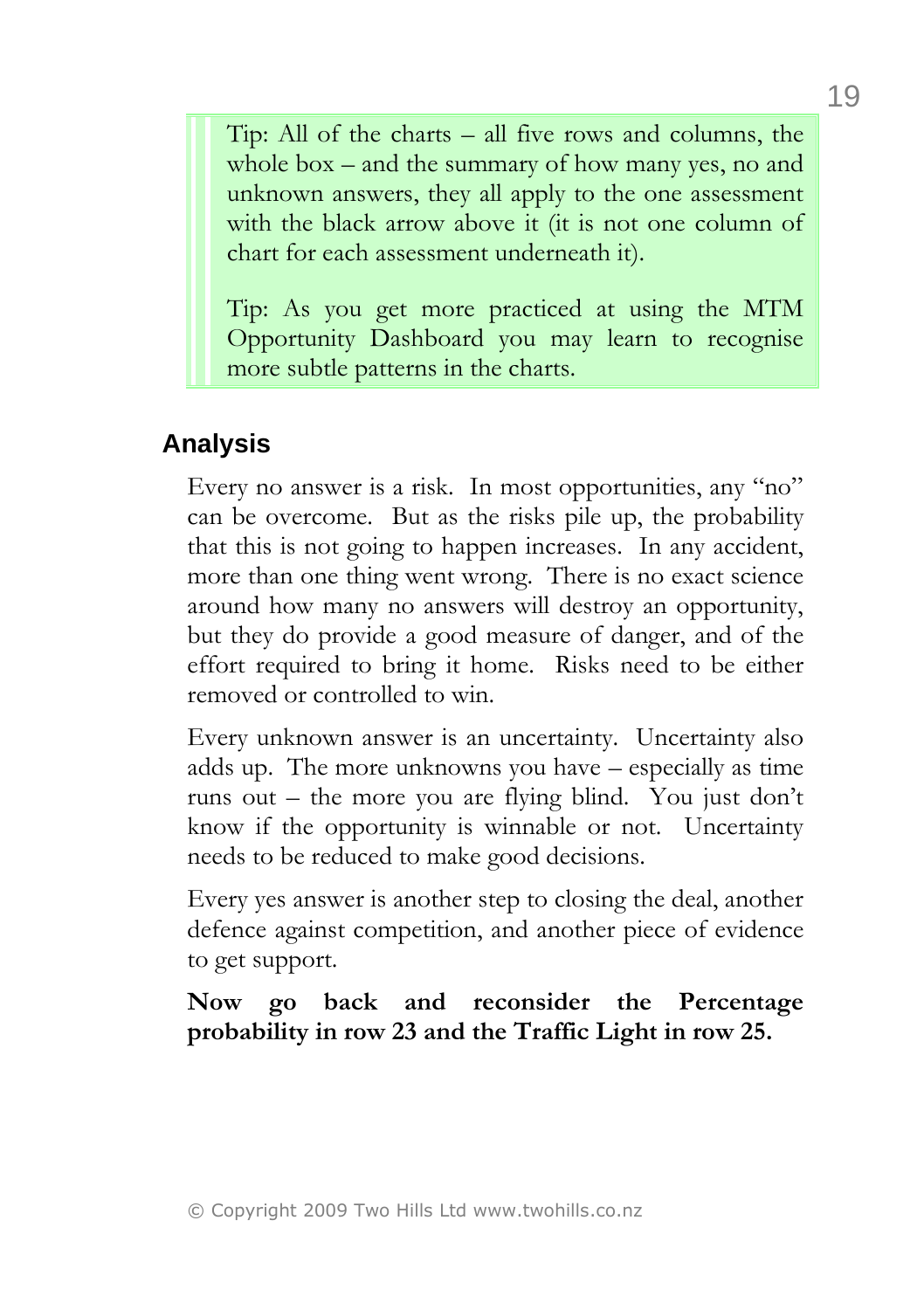#### <span id="page-25-0"></span>*Reviewing your dashboard*

It is tempting to think that, because the MTM Opportunity Dashboard is a spreadsheet, we could assign a score to each opportunity to pick which ones to focus our energies on.

But the world is more complex than that. Sales is not a science.

The MTM Opportunity Dashboard allows you to get a view across them all. It provides a formal objective framework for making decisions.

But you (often with your manager) need to make those decisions. No tool can do that for you.

How often you review depends on how long your sales cycles are in your industry, how many opportunities you have, and where you are in your sales period (quarter, year…).

All of these review comments apply equally whether it is your own personal portfolio of opportunities or those of your team – this tool works whether you are a sales person or a sales manager.

# **Portfolio**

Manage each opportunity in the context of the other opportunities you have. Don't get too attached to any one opportunity - manage the health of the herd. How does the overall portfolio look?

Do you have enough strong opportunities?

Will you make quota on what you have? See cell C14 for "Total  $\%$  quota" – what all your opportunities add up to as a percentage of your total quota, after they have been weighted by the expected probability of winning each deal.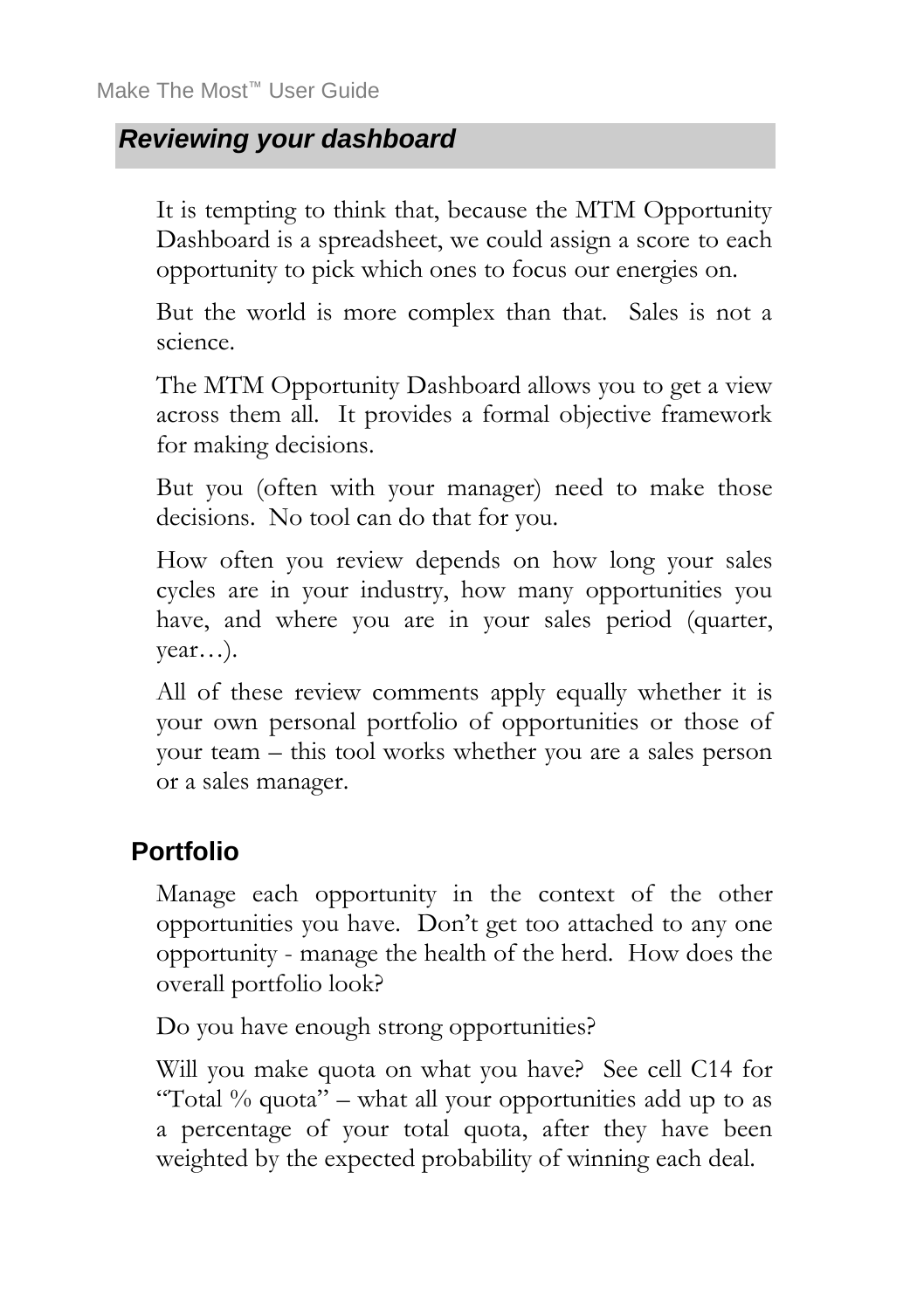# **Qualification**

Three qualification decisions to make in any review:

- Should you qualify out of some opportunities?
- How many?
- Which ones?

MTM helps with the last question.

To pick your weakest opportunities, compare the graphs. With only a little experience and practice you will soon be able to see which ones to shed. Look at these factors:

How much overall green is there in the MTM Bars? How much time left to fill them out some more?

Is there any one row of the MTM Grid with lots of black? This means a big area of weakness, even if the other rows are all OK. Without the MTM tool, it is easy to only see the "green" in an opportunity. This tool makes you face up to the weaknesses. Fix them or get real.

Lots of black means work to do to remove or mitigate the risks. Lots of orange means work to do to find out the answers. Can it be done in the remaining time? Or better to move on?

# **Advances**

Where will you concentrate your efforts on the remaining opportunities? Which opportunities and where within those opportunities?

Does each risk/weakness you have identified need to be fixed or can you live with it?

How much effort will you devote to these opportunities and how much to generating new ones?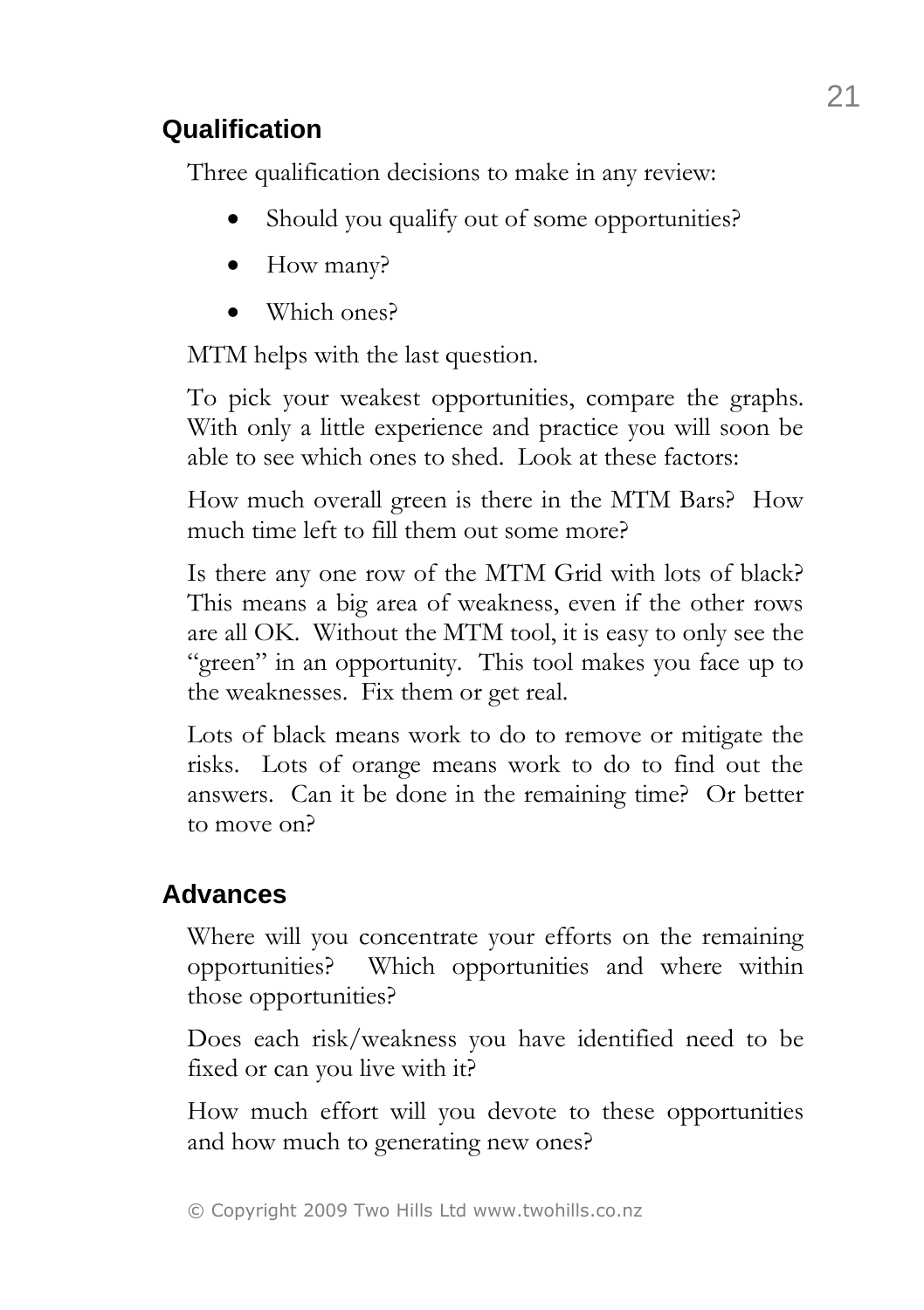Make The Most™ User Guide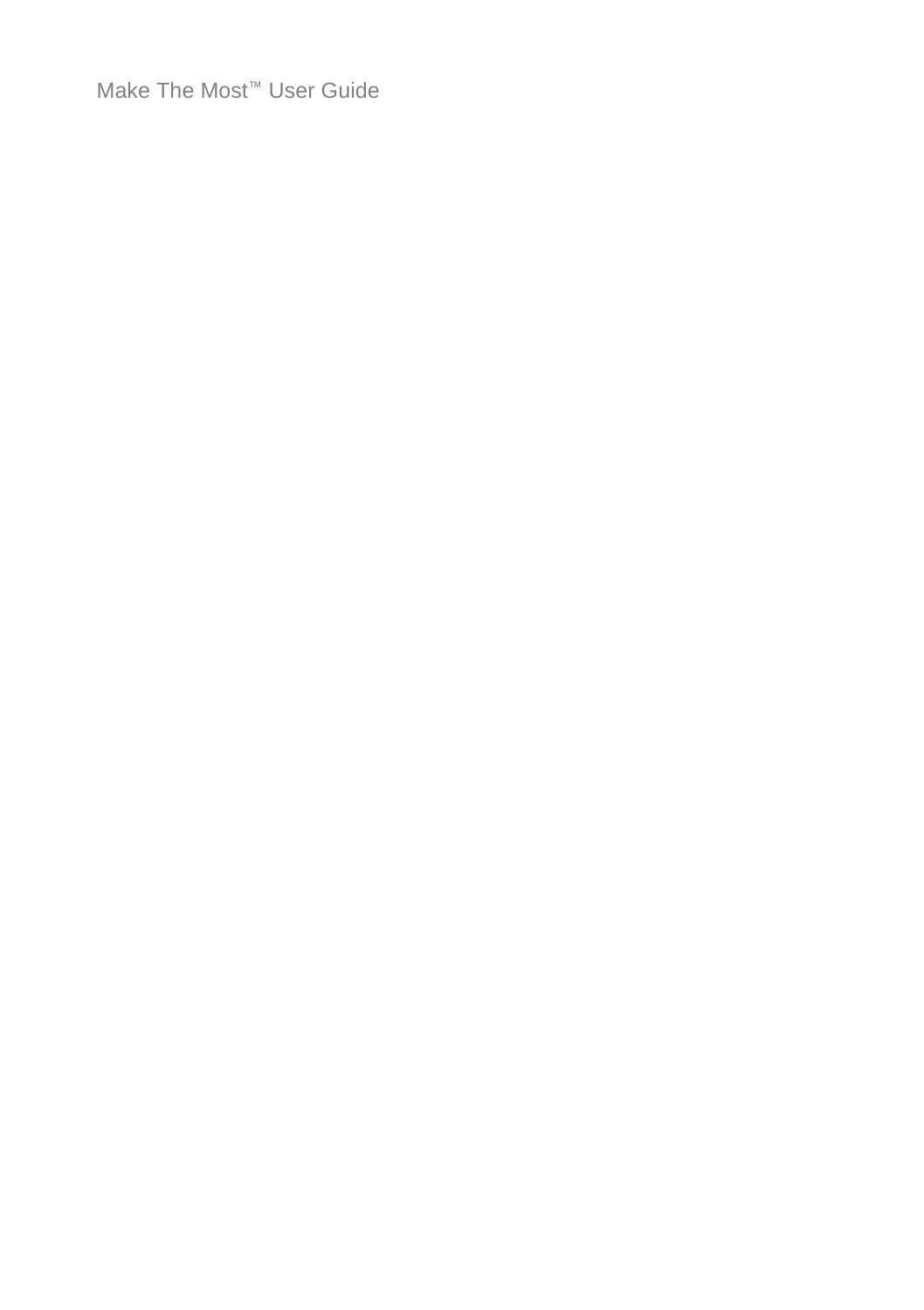# <span id="page-28-0"></span>**Getting help**

#### <span id="page-28-1"></span>*Registration*

If you did not register when you downloaded the MTM Opportunity Dashboard from [www.makethemostsales.com,](http://www.makethemostsales.com/) you might like to do so now. Amongst other things, this will notify you when there are new versions of the MTM Opportunity Dashboard or this MTM User Guide. You will also get tips and ideas for using MTM.

#### <span id="page-28-2"></span>*Community*

Registration also gets you access to the MTM community where you can link up with other MTM users and with us at Teal Unicorn to help you out with any issues you run into, to share ideas, and to discuss sales in general.

Please remember to protect your company's confidentiality when using this forum. We accept no responsibility for anything you say, or for what you hear from others.

#### <span id="page-28-3"></span>*Support*

We are a small company. Other than the website, we cannot offer free individual support for MTM, sorry. Paid support services are available on request at [www.makethemostsales.com.](http://www.makethemostsales.com/) If that link does not work for you, try [www.tealunicorn.com/mtm.](http://www.tealunicorn.com/mtm) Or find us on twitter @rob\_england @drcherryvu.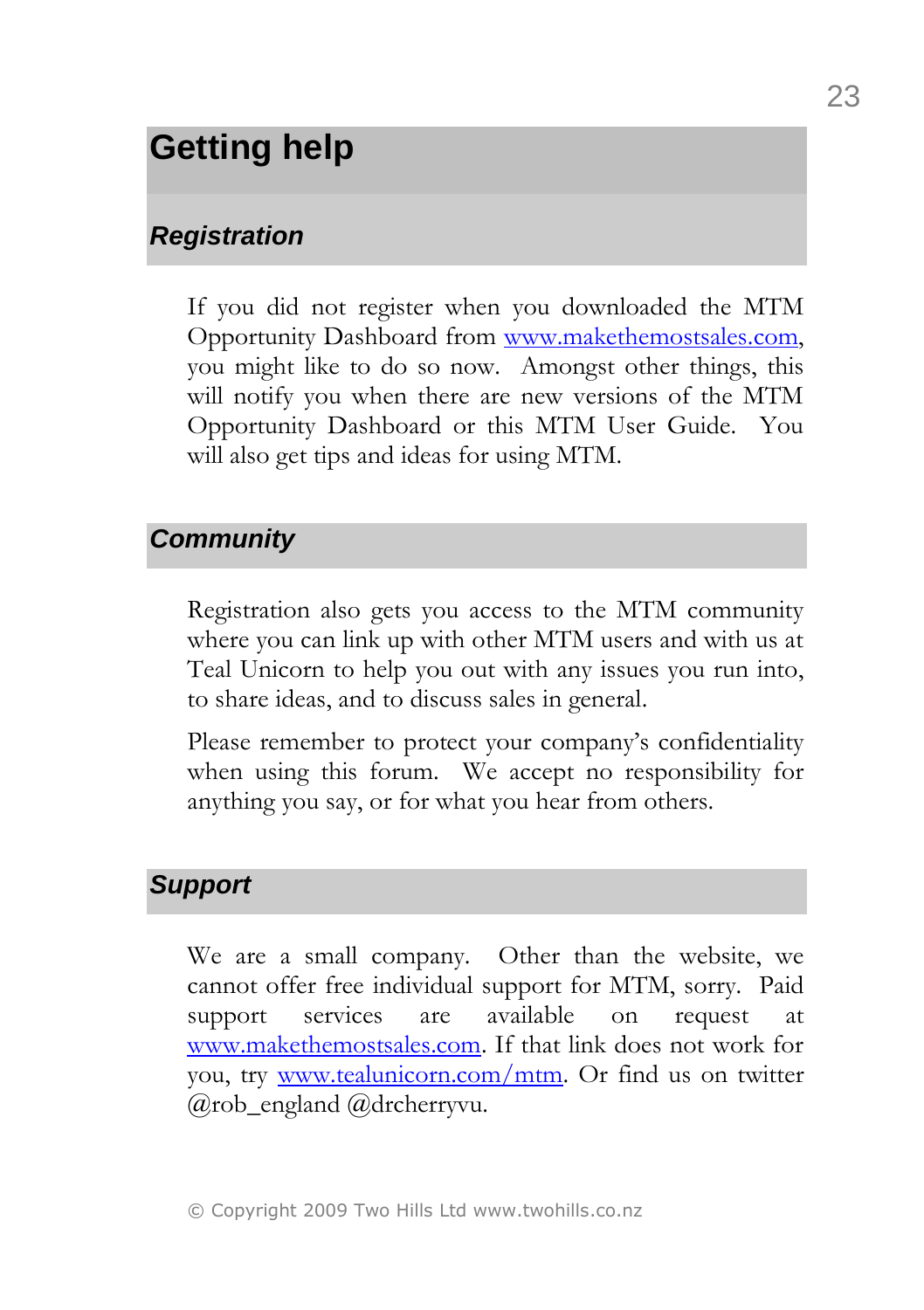## <span id="page-29-0"></span>*What next*

As you get more mature in your use of Make The MOST you will want more information and advice.

You can find sales training based on MTM at [www.makethemostsales.com.](http://www.makethemostsales.com/)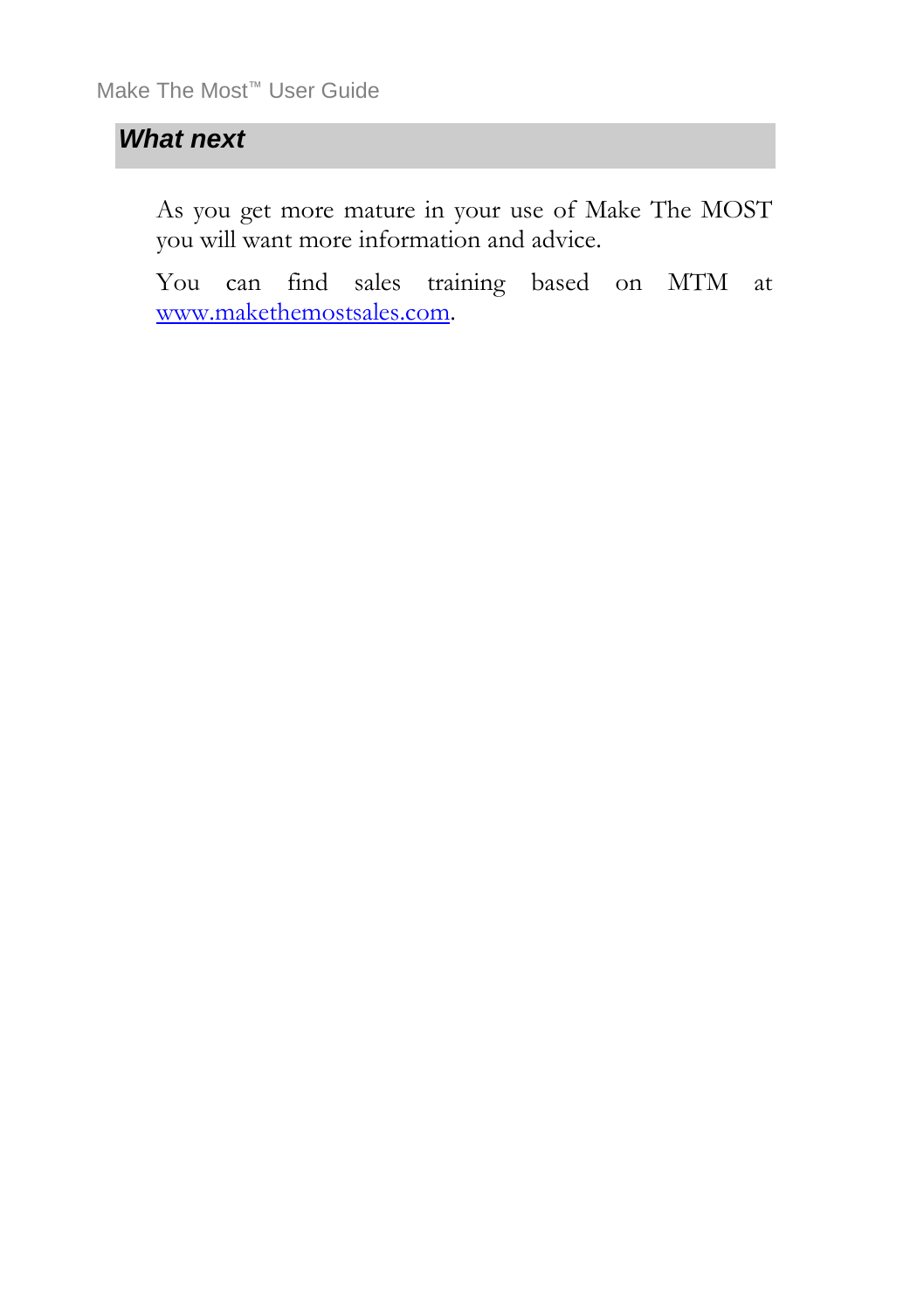# <span id="page-30-0"></span>**More stuff you can do**

If you look closely you will see each opportunity is made up of seven columns of the spreadsheet. Always keep the seven together and work with them as a group.

#### <span id="page-30-1"></span>*Sorting*

Because the spreadsheet uses multiple columns, with merged fields, you cannot sort the opportunities. Sorry. Please contact us if this is an issue and we will consider a sortable version.

#### <span id="page-30-2"></span>*Backing up*

For heaven's sake, keep backup copies. One way to do this is for the sales manager to require a copy emailed to them every week.

#### <span id="page-30-3"></span>*Adding more opportunities*

Go to menu Home>Format>Protection (or right click the worksheet tab) and unprotect the sheet.

Select seven columns that make up an opportunity (between a pair of vertical black divider lines). It is important to get all seven, not just the five middle columns.

Copy.

Select the column just to the right of where you want to put a copy of them.

Right click and "Insert copied cells".

© Copyright 2009 Two Hills Ltd www.twohills.co.nz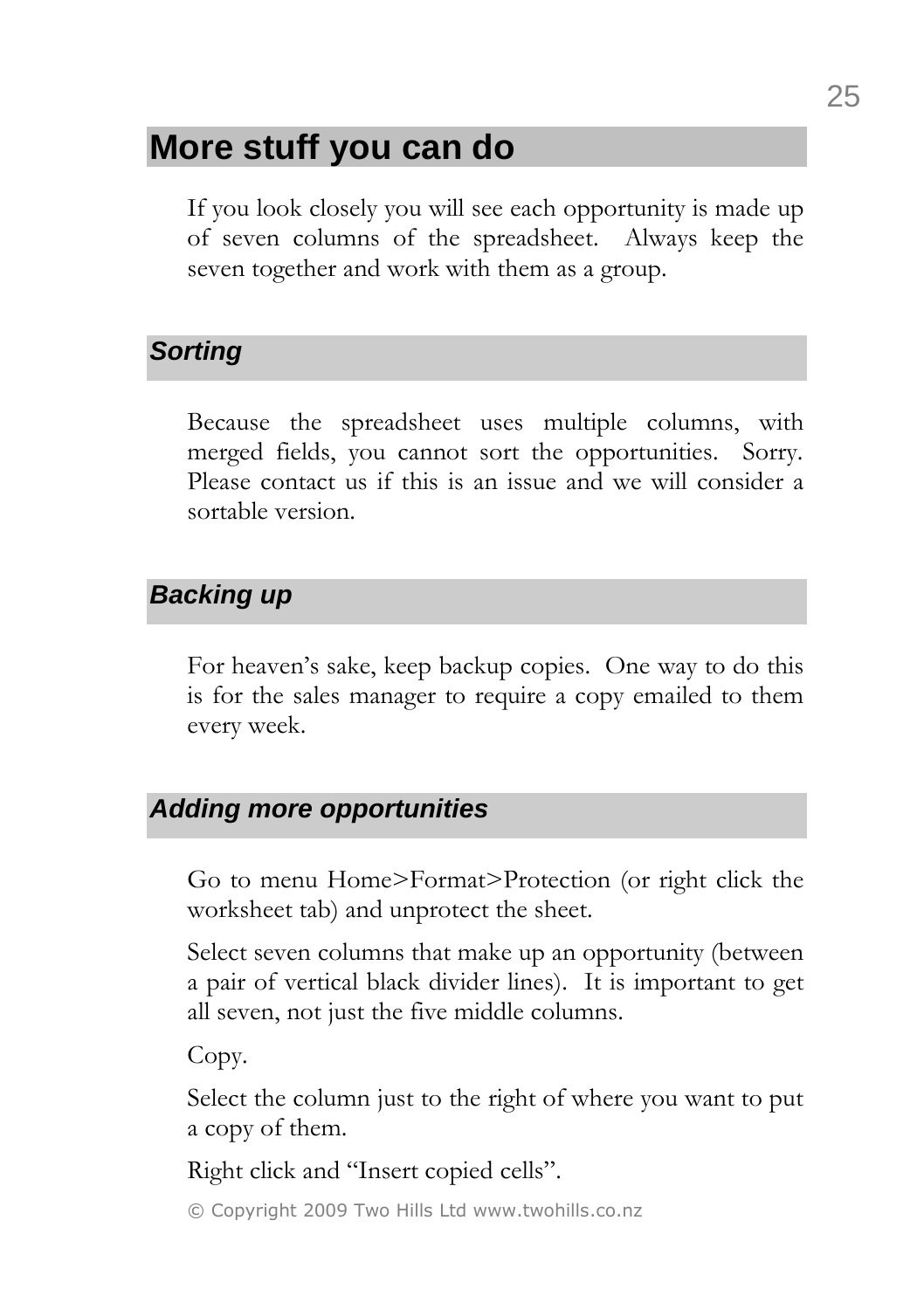We recommend you protect the sheet again.

Tip: don't set a password on the sheet protection unless you really feel you need to. If you do, please write it down somewhere.

#### <span id="page-31-0"></span>*Deleting opportunities*

Because of the odd way that Excel does cell protection, you need to clear each block of white cells separately, sorry.

We may add a button to each opportunity to do this in future. We have avoided having macros in the sheet so far.

#### <span id="page-31-1"></span>*Archiving opportunities*

Once opportunities are closed many of you will just want to delete them out. You can print the dashboard off to keep a record on file, and all of the information here will usually be on record elsewhere.

But if you want to preserve it, copy the seven columns, and paste them to the Archive worksheet. Excel will give an error about cell formulas but your data is preserved.

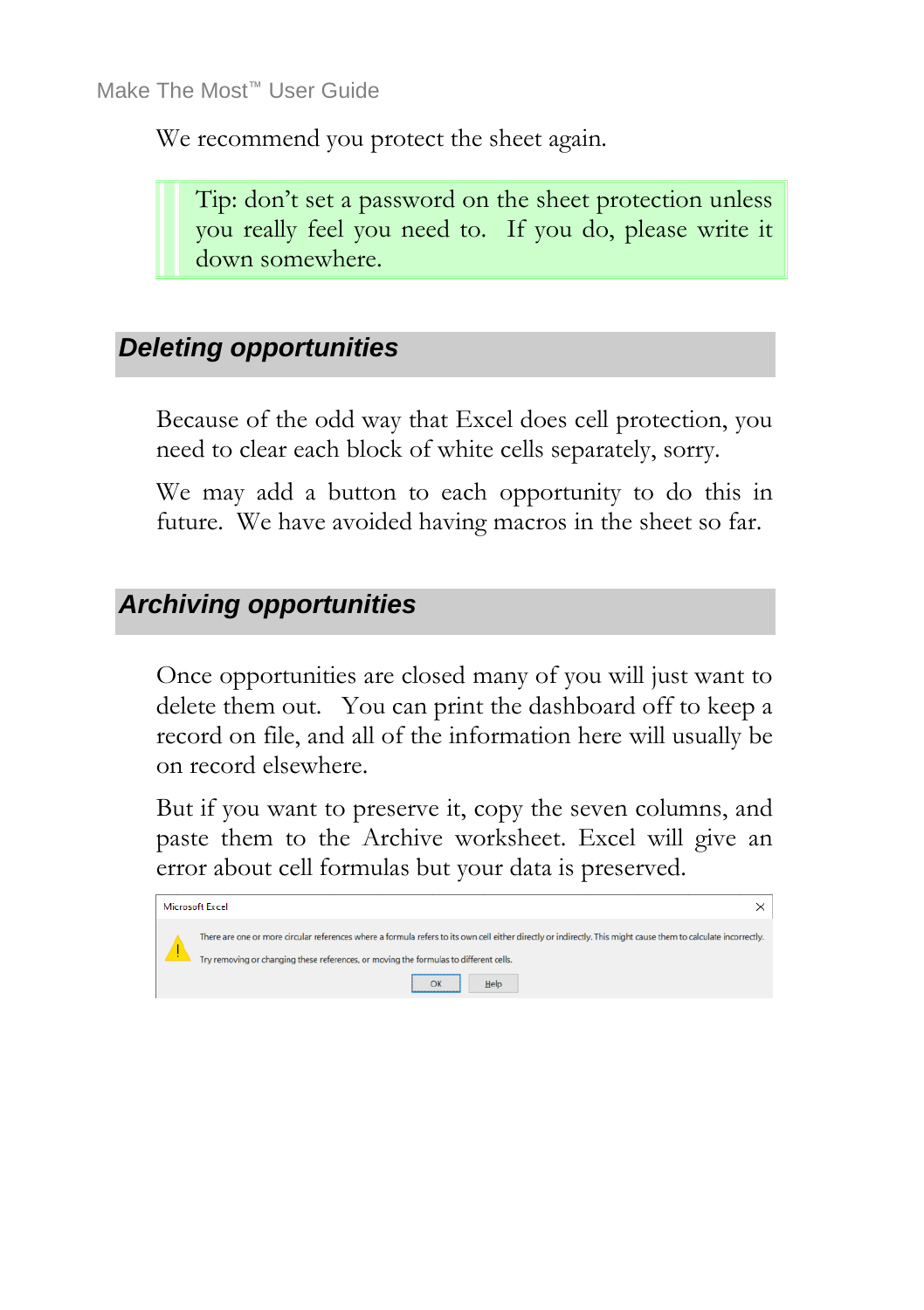#### <span id="page-32-0"></span>*Forcing data*

Say you want to save a spreadsheet with "Today is" date fixed at some day. Or you want to overtype the percentage of quota with a fixed value as it was at some point in time.

Go to menu Home>Format>Protection (or right click the worksheet tab) and unprotect the sheet.

Now you can change the value of any field.

We recommend you protect the sheet again.

Tip: don't set a password on the sheet protection unless you really feel you need to. If you do, please write it down somewhere.

## <span id="page-32-1"></span>*Collating spreadsheets*

If you are a sales manager you will probably want to maintain your own spreadsheet across all the opportunities of your team.

You *can* copy and paste from their spreadsheet to yours, but consider transcribing the data manually instead. This might seem tedious, but the text in the name field can be copied and pasted quickly. By manually setting the flags for assessment and lifecycle, you take a quick moment to think about each one as you do.

#### <span id="page-32-2"></span>*Customising the spreadsheet*

The Lookups worksheet of the spreadsheet controls all the thresholds and modifiable values. It is hidden. Go to

© Copyright 2009 Two Hills Ltd www.twohills.co.nz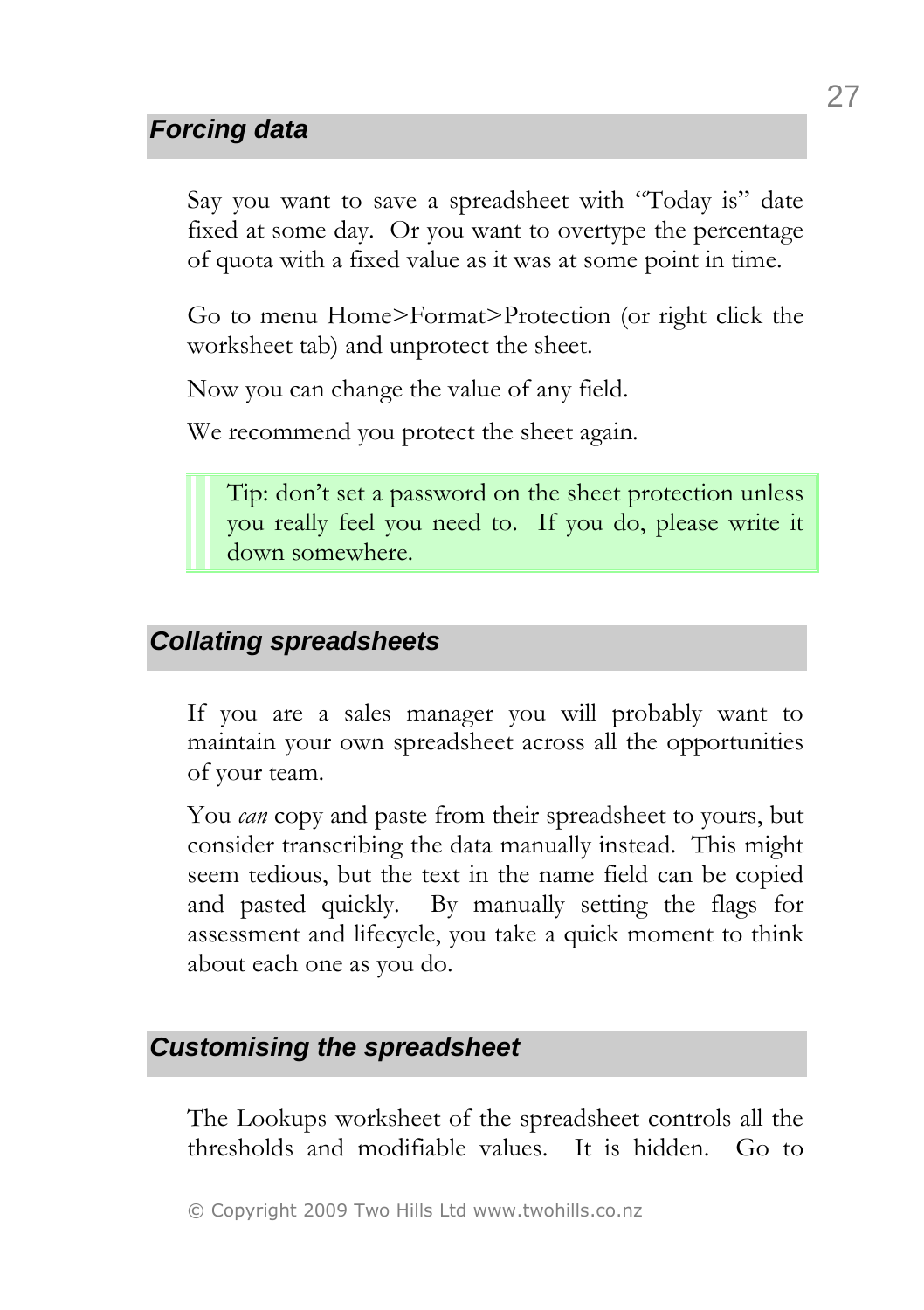Home>Format>Hide&Unhide, or right click the worksheet tab.

You can control when it gets excited about (colour codes) the value of a deal, as a percentage of quota



You can change when it alerts for number of days to go (or past) compared to the predicted close date

| Days to go:                |                |                     |         |
|----------------------------|----------------|---------------------|---------|
| $\sqrt{2}$ very late $\lt$ | $-90$ < late < | $-30 <$ warning $<$ | 30 < OK |
|                            |                |                     |         |

| You can vary what to type in for yes<br>or no. For example for other<br>languages, or some people prefer<br>"+" and "-".                                                            |                | Yes y<br>No n |  |
|-------------------------------------------------------------------------------------------------------------------------------------------------------------------------------------|----------------|---------------|--|
| You can change the<br>units of value                                                                                                                                                | Units of value | \$,000        |  |
| (money) that the Quota and Value fields use. This is just a<br>text field that is used in the caption for Quota and Value -<br>it doesn't have any actual effect on<br>Quota \$,000 |                |               |  |
| any calculations. You can change<br>the currency symbol and/or the number of zeroes. You fat<br>cats may like to change it to "\$M".                                                |                |               |  |

You can change the thresholds for colour-coding the summary counts of yes, no and unknown answers



and the number of days out from the expected close date that we start counting the unknown answers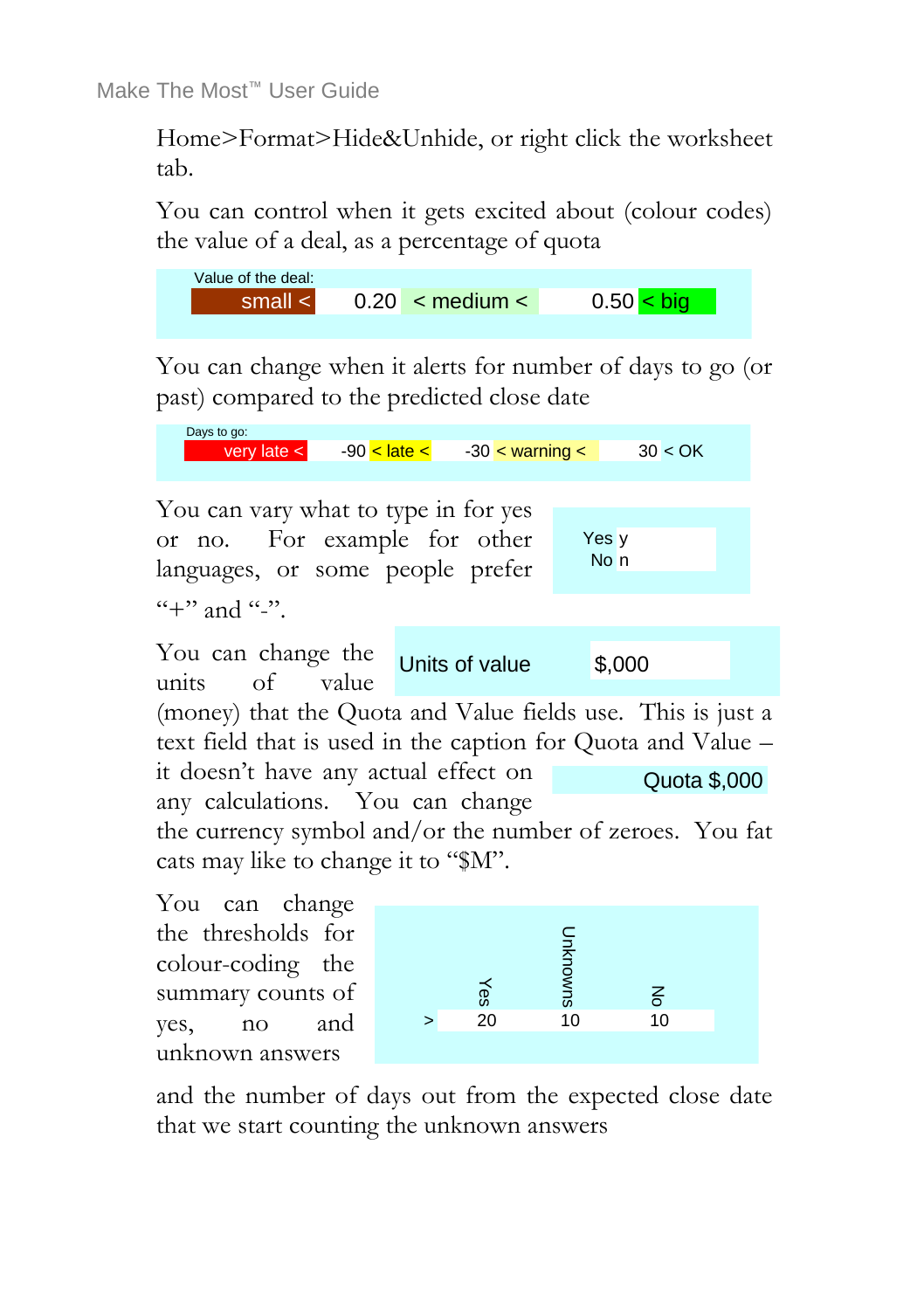You can even design your own lifecycle if you don't like the names we gave to the seven steps

sales lifecycle: emotional solution fit business case approval signed delivered paid

Tip: Hide the sheet again when you are done.

Tip: Customising these values may not be something you want all sales staff doing. You can set a password on this worksheet. Go to menu Tools>Protection and unprotect the sheet. Select all cells in the sheet. Go to Format>Cells and set all cells to Locked. Now go back to Tools>Protection and protect the sheet again – it will prompt for a password.

Or more simply: ask them not to.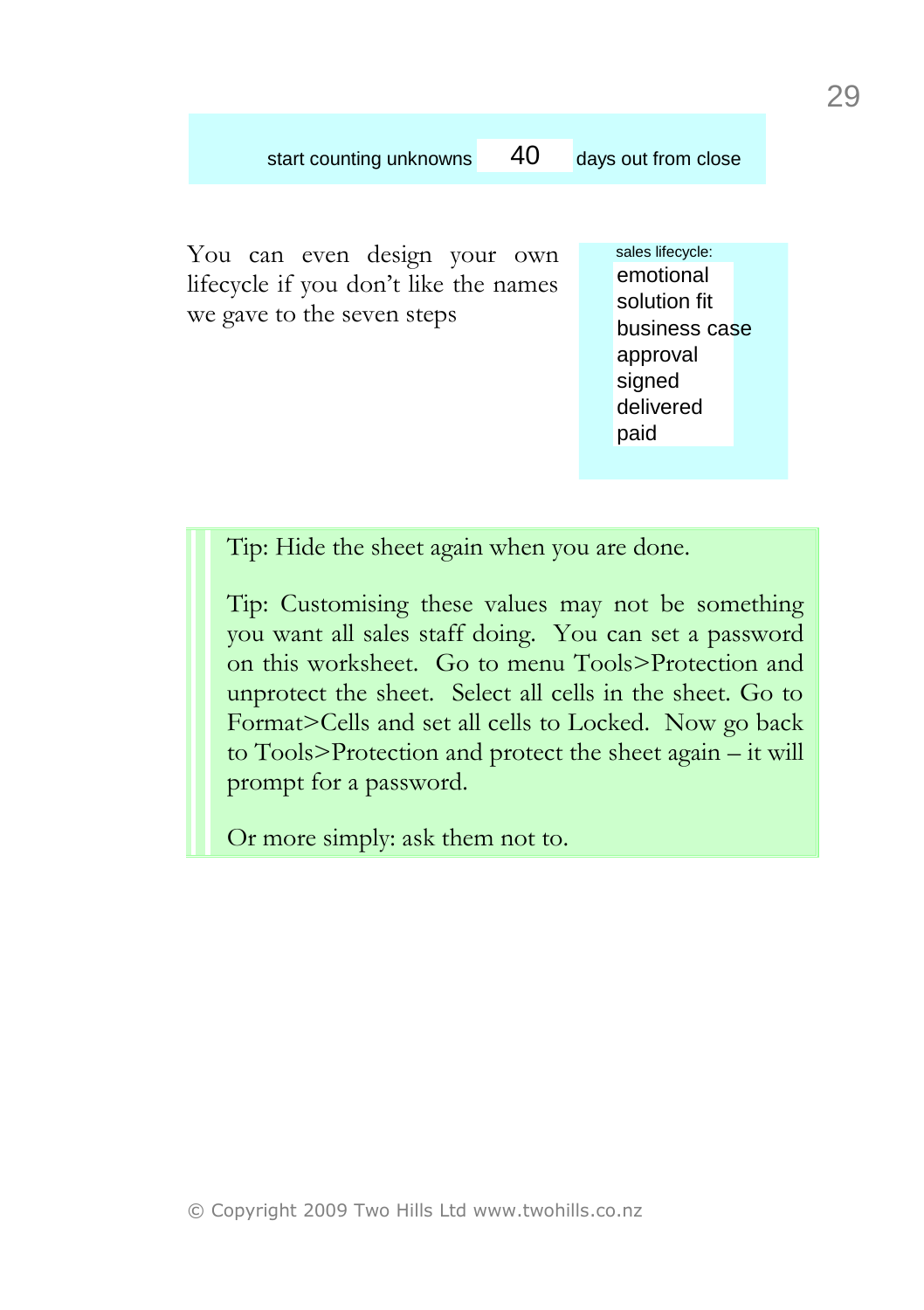# <span id="page-35-0"></span>**MtM Lite**

Does the dashboard seem too heavy for your selling? Perhaps your opportunities are smaller and faster moving, and you don't have time to find out everything.

Unprotect the Worksheet, and delete the questions that don't make sense in your world. Then use it on a tablet or printed out to help you during an opportunity. Don't use the dashboard.

You can still use the Worksheets to help you focus, to close more, and to review your portfolio.

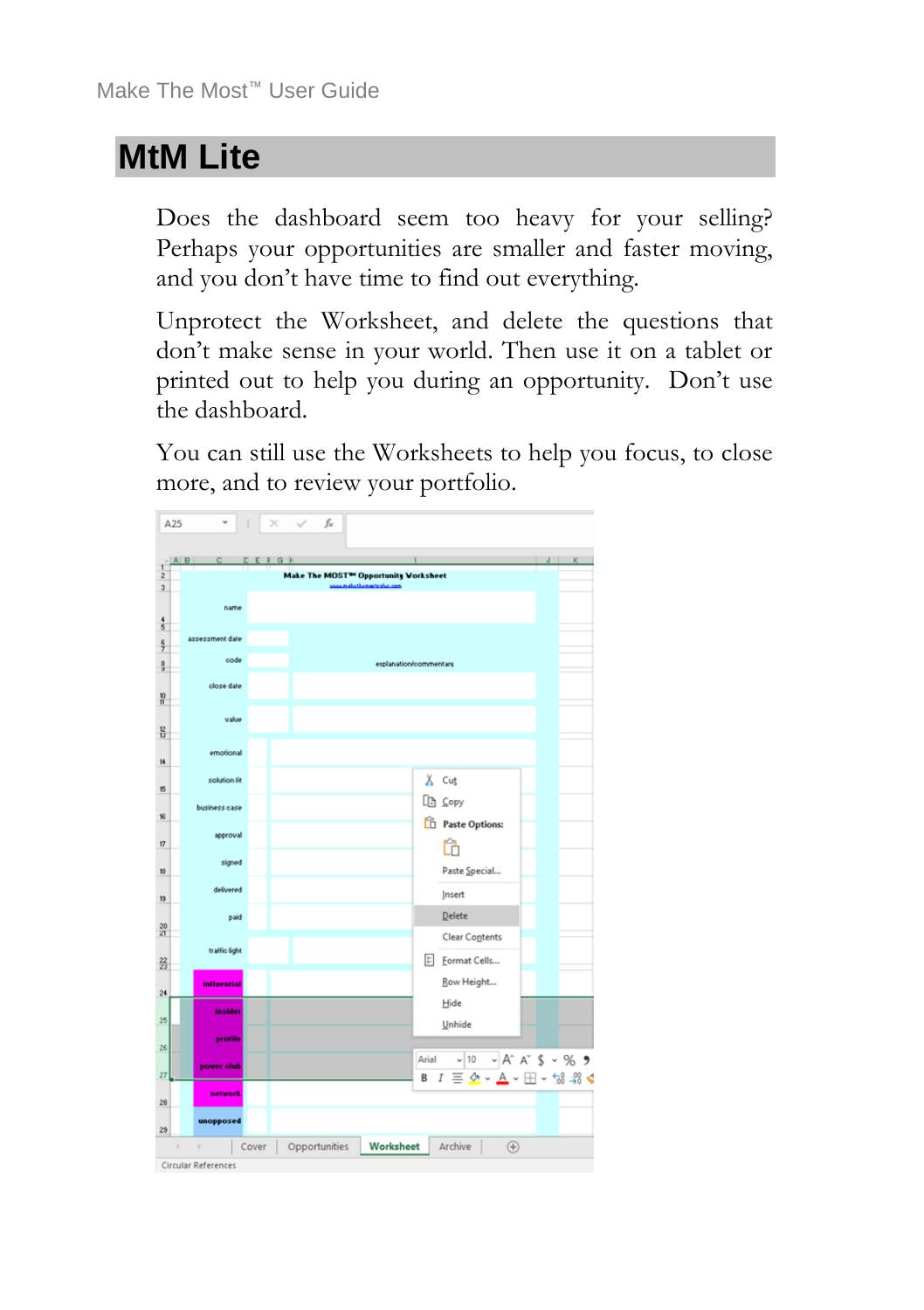© Copyright 2009 Two Hills Ltd www.twohills.co.nz